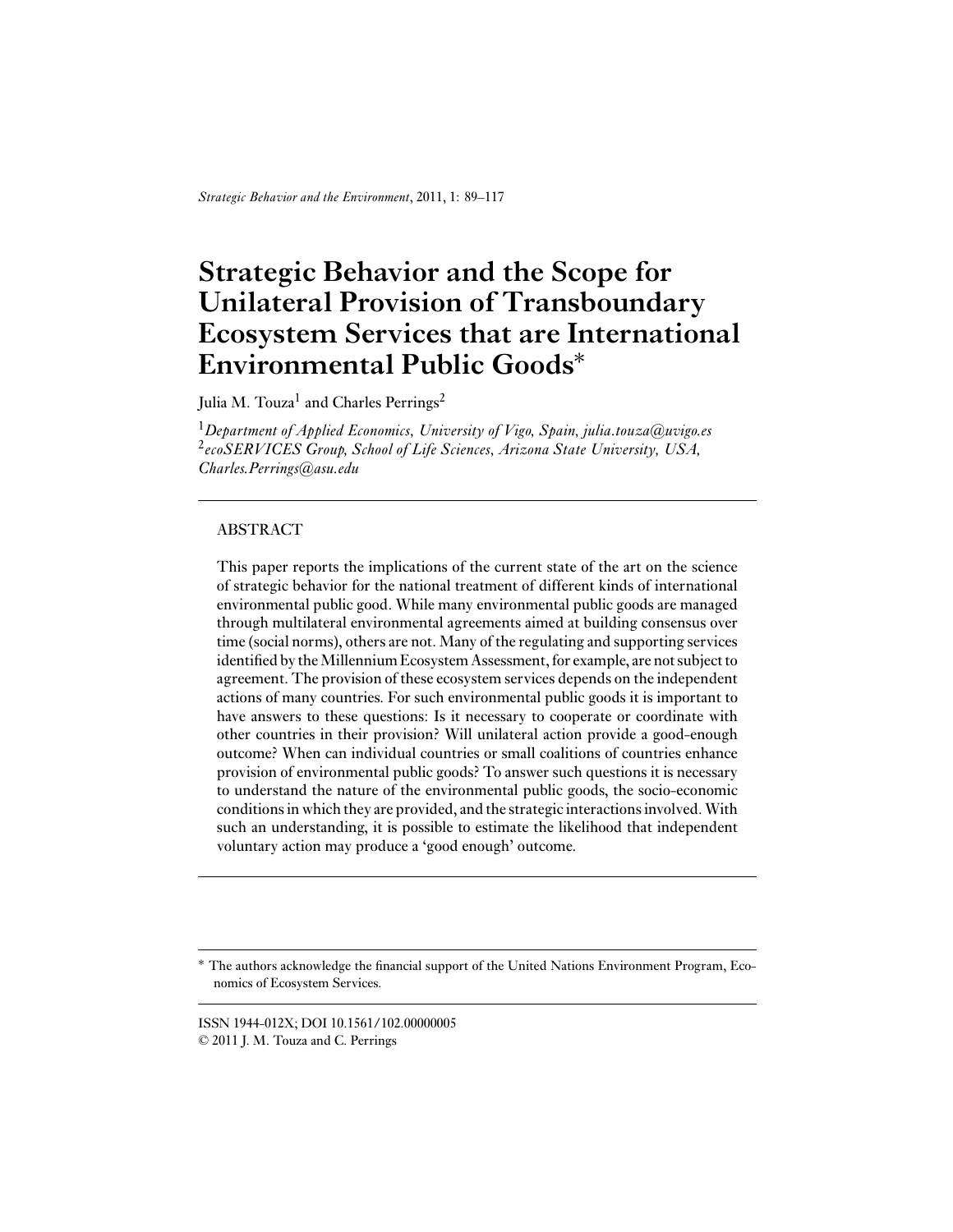*Keywords*: International public goods; game theory; technology public good supply aggregation; minimum number of contributors; unilateral actions.

*JEL Code*: C70, H87, Q50, Q57.

# **INTRODUCTION**

One outcome of the Millennium Ecosystem Assessment (MA) is a deeper understanding of the range of ecosystem services (provisioning, cultural, regulating and supporting services) that affect the wellbeing of people. The MA showed that many ecosystem services are characterized by both publicness (i.e., they are open to all, and their benefits accrue to all), and that they are international in scale (i.e., they benefit people from more than one country) (MA, 2005). These two characteristics complicate their provision. The non-exclusiveness of public goods encourages free riding, while the international scale of many means that cooperative action depends on reaching international agreement. Once provided, the benefits of international ecosystem services accrue to many countries independently of whether those countries have borne any of the costs of provision. The incentive to free ride, and the absence of any global authority means that transboundary environmental public goods are likely to be under-provided or not provided at all (e.g., Conceição, 2003; Barrett, 2007).

Protection of sea areas beyond national jurisdiction, the conservation of genetic information in biodiversity, and mitigation of climate change are all examples of global environmental public goods that are currently underprovided. On the face of it, international coordination or cooperation seems to be a necessary condition for the provision of such public goods. It turns out, however, that while it is true that cooperation is essential for the provision of some environmental public goods, it is not true for all. While many environmental public goods are governed through international agreement, many others are not. Few of the regulating and supporting services identified by the MA (e.g., pollination, natural hazard regulation, soil formation and water cycling) are subject to Multilateral Environmental Agreements (MEAs). Free riding behavior does mean that the outcome of international decisions about the provision of transboundary environmental public goods is generally a non-cooperative one, but it is not always worse than the outcome that could be obtained through cooperation (Sandler, 2004). In fact, non-cooperative action can be quite consistent with the provision of environmental public goods at levels close to the social optimum (Murdoch and Sandler, 2009). Nor are non-cooperation and full cooperation the only options. Coalitions of countries can frequently achieve an outcome that is better than the non-cooperative outcome (Carraro and Siniscalo, 1993).

For emerging environmental public goods, including many of the regulating and supporting ecosystem services, the question of whether countries can be expected to contribute voluntarily to their supply, or should be given incentives to do so, is of extreme practical importance. The general question was analyzed in the early work of Frohlich *et al.* (1975), who discussed the situations where individual voluntary contributions to the provision of public goods were a rational response. Their main argument was that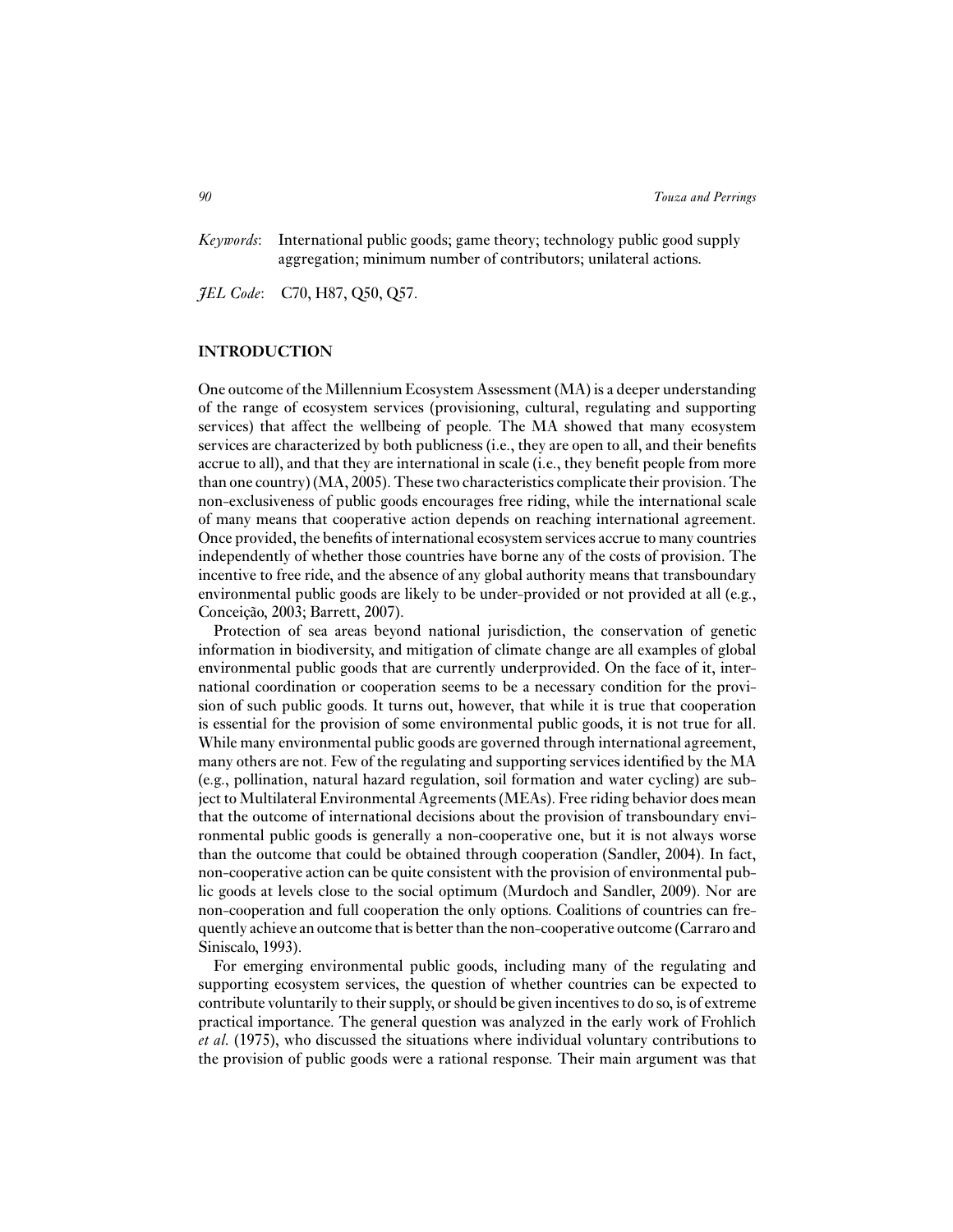the provision of public goods depends heavily on the production function involved. This argument was further developed by Hirshleifer (1983), Snidal (1985) and, later, by Runge, Sandler, Holzinger and others whose works are discussed below. Much of the emphasis in this literature has been on the conditions that influence the cooperative provision of international public goods, and on the international institutions/treaties established to support that. The social context in which international public goods are provided determines the resulting strategic interactions, and leads to different opportunities for cooperation among countries. As Holzinger (2008) notes, there may be an infinite number of such conditions. However, the literature has focused on six: (a) demand-side properties of public goods, (b) supply aggregation technology, (c) costs and benefits, (d) the number of countries, (e) heterogeneity among countries, and (f) the scope for future interactions. In this paper, we consider the scope for voluntary independent action to enhance the provision of a number of ecosystem services that have the characteristics of international environmental public goods. Using insights from research on the game structures that correspond to different supply aggregation technologies or to different numbers of contributors, this paper identifies where unilateral provision strategies have the potential to be effective for different types of ecosystem services.

The paper is structured as follows. In the next section, we discuss the broad range of outcomes in the existing provision of international environmental public goods. Section 3 characterizes the structure of payoffs corresponding to different supply aggregation technologies, and different threshold numbers of contributors, and discusses the possibility for unilateral action to be effective in each case. Section 4 then illustrates the implications of this discussion using particular examples. It also addresses the complementarity between public goods at different spatial scales. Section 5 offers our conclusions.

# **IS COOPERATION NECESSARY FOR THE PROVISION OF INTERNATIONAL ENVIRONMENTAL PUBLIC GOODS?**

Since individual countries are primarily concerned with their own national interest, they will only cooperate through bilateral or multilateral agreements if they believe that they are better off (or at least not worse off) because of the agreement (Barrett, 2003; Pearson, 2000). This is, however, a necessary — not a sufficient — condition for agreement. It is a minimum requirement. The agreement should also be perceived as just, i.e., the distribution of the benefits and costs of the agreement should be perceived as equitable or at least acceptable. Given that asymmetry among countries' benefits and costs is the rule not the exception — especially between more and less developed countries these conditions may require some sort of side payment or benefit sharing scheme as envisaged in the Convention on Biological Diversity or Montreal Protocol. In these two specific cases, countries that benefitted most from biodiversity conservation or ozone layer protection offered side payments to countries that benefitted least. In both cases, side payments provided the inducement needed to assure the participation of countries that otherwise has little incentive to join (Barrett, 2003). In addition, if agreements are to be effective, MEAs should also be self-enforcing. Countries should not only ratify the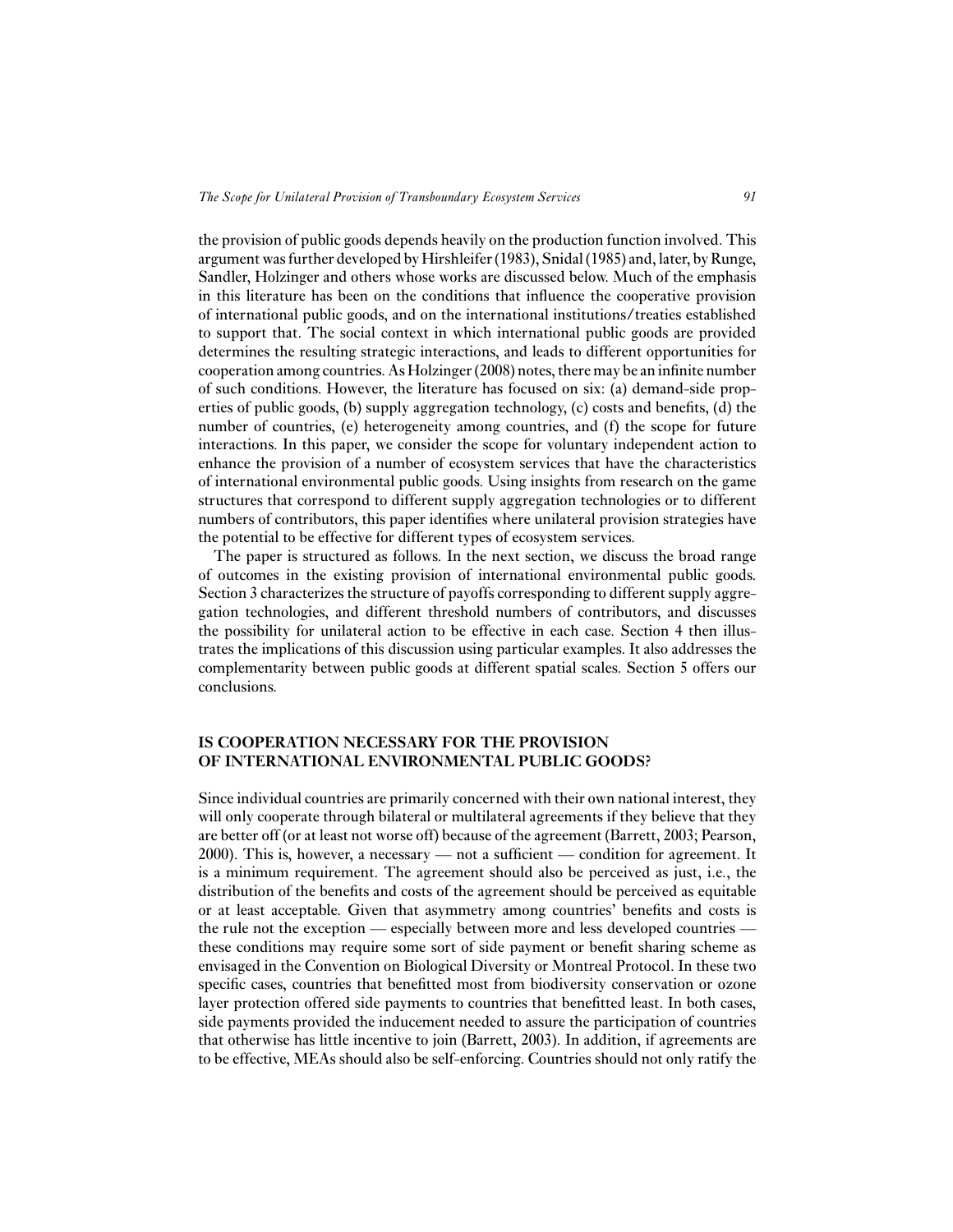agreement, but they also should comply with it. Some countries may have strong free riding incentives, i.e., incentives to minimize their costs through non-compliance with their agreement obligations, while they enjoy the benefits achieved by the rest of the signatories. Many agreements accordingly include mechanisms that guarantee that no signatory can gain by free riding on the cooperative efforts of others (e.g., they include punishments for non-compliance). Furthermore, from a global perspective, MEAs are worth negotiating only if countries deliver more than they would have done unilaterally. Experience so far indicates that this is not always the case. The success of MEAs in inducing behavioral changes among signatories varies considerably (Mitchell, 2003). The following range of outcomes in the provision of transboundary environmental public goods through MEAs has been observed:

- (i) *Initial agreements are often very close to the non-cooperative outcome.*In many cases, the initial agreement negotiated by parties has been very close to the non-cooperative outcome. Murdoch and Sandler (1997, 2009) show that the Montreal Protocol was initially framed based on the voluntary reductions on CFC levels that the countries were undertaking prior to the treaty taking effect. In the 1985 Helsinki protocol, many signatories countries had substantially reduced their emissions by the time of adoption of the treaty, and studies show that the treaty achieved little with respect to non-cooperative behavior (Murdoch *et al.*, 1997; Ringquist and Kostadinova, 2005). Similarly, the theory of treaty making shows that where large numbers of countries are involved, international cooperation generally succeeds in those situations in which the gap between the cooperative and non-cooperative outcomes is small. The Convention on Biological Diversity and the UN Convention on the Law of the Seas are frequently cited examples. In these cases, while the gains from cooperation in the agreement are small, so is the incentive to defect from the agreement (Barrett, 1994, 2003, 2005).
- (ii) *Initial agreements are strengthened over time.* To set against this, there are a number of examples of multilateral environmental agreements involving large numbers of countries that have been strengthened, through successive renegotiation, to offer significantly greater benefits than the non-cooperative outcome. The Montreal Protocol on Substances that Deplete the Ozone Layer (196 state parties), the London Dumping Convention of radioactive wastes (78 state parties), and the International Health Regulations (194 state parties) are the best examples. This is largely because renegotiation in such cases has changed the relative payoff to cooperation over noncooperation (Sandler, 2004). More particularly, renegotiation has opened up the possibility of reciprocity strategies, as countries compare the immediate gains from defection with the potential loss of future benefits that may result from retaliation (e.g., Axerold and Keohane, 1986; Doebeli and Hauert, 2005; Barrett, 2003, 2005; Dombrowsky, 2007).
- (iii) *Agreements between small numbers of parties have stronger enforcement mechanisms than agreements between large numbers of parties.* There are examples of effective multilateral environmental agreements involving smaller numbers of parties, in which the incentive to defect is substantial, but is at least partially countered by effective enforcement mechanisms. The 1995 UN Fish Stocks Agreement allows straddling/ highly migratory stocks to be managed on a region-by-region basis through Regional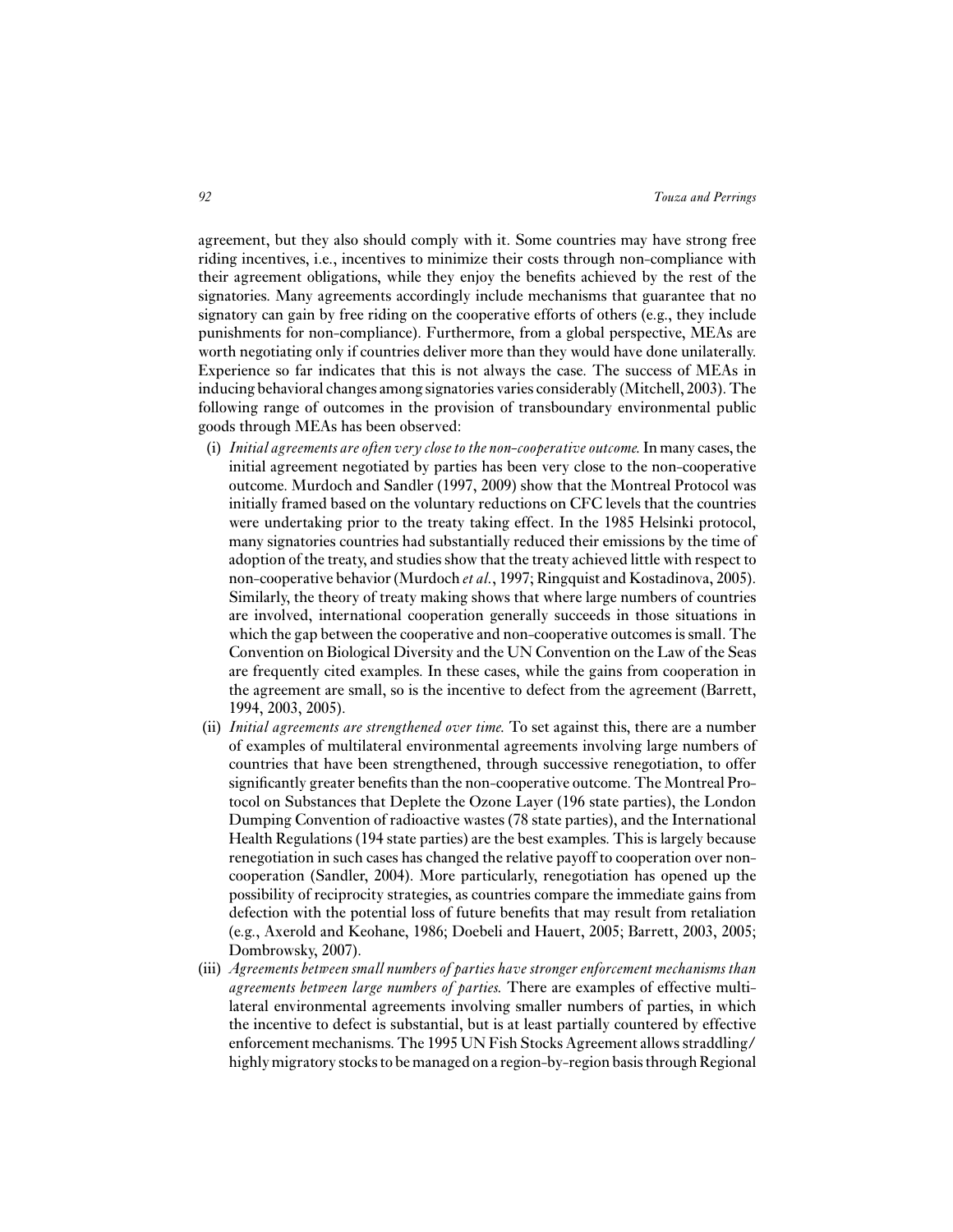Fisheries Management Organizations. This has led to the sustainable management of at least some international fish stocks, the Norwegian Spring spawning herring stock being one example (Munro, 2000, 2008).

- (iv) *'Best shot' public goods may be provided at close to the social optimum independent of whether they are subject to multilateral agreement*. In addition, there are examples of transboundary environmental public goods that are provided at close to the socially optimal level without any international agreement at all, where the strongest provider/s determine/s the benefits to all. Examples of this are the global information on infectious disease threats offered by the US Centers for Disease Control, the Pasteur Institute in Paris, or the Institute of Virology in Johannesburg. These are primarily driven by national interests in stopping infectious diseases before they arrive, given the impracticality of stopping many infectious diseases at the borders (Zacher, 1999; Sandler, 1997, 2004; Arce and Sandler, 2003).
- (v) *Coalitions of members of civil society may also take cooperative action to supply international environmental public goods*. Examples of this include the networks of scientists engaged in the global change research projects, the international private–public partnerships and nongovernmental organizations that fund biodiversity conservation projects, the professional groups that strengthen international infectious disease surveillance; and regional/local–government partnerships on climate change mitigation, such as the Regional Greenhouse Gas Initiative (RGGI) which links the efforts of 10 states in the United States to limit greenhouse emissions<sup>1</sup> (Mitchell, 2003).

## **STRATEGIC CONSIDERATIONS IN THE PROVISION OF TRANSBOUNDARY ENVIRONMENTAL PUBLIC GOODS**

The decision of any one country to contribute to the provision of a global/regional environmental public good reflects a strategic choice. It depends on that country's expectations of whether other countries will contribute or not, and whether the contribution made by other countries will be affected by its own contribution. In other words, each country's choice depends on how its actions influence the choices and reactions of other countries. Experience with existing MEAs indicates that the propensity to cooperate in the provision of transboundary environmental public goods differs from case to case. This is because the socio-economic and biophysical conditions affecting public good provision vary substantially. Conditions such as the supply technology, the size of the group, the substitutability or complementarity of efforts to provide the public good, all influence the strategic interactions among countries. The results can be very different in different cases. The behavior of countries in supplying different environmental public goods cannot be inferred from the publicness of the good. It depends on the supply technology and the socio-economic conditions within which it is provided (Frohlich *et al.*, 1975; Holzinger, 2001, 2008). The benefits and costs associated with alternative courses of action (whether to contribute or not contribute to the provision of a public good) are

We thank a reviewer of the paper for providing this example.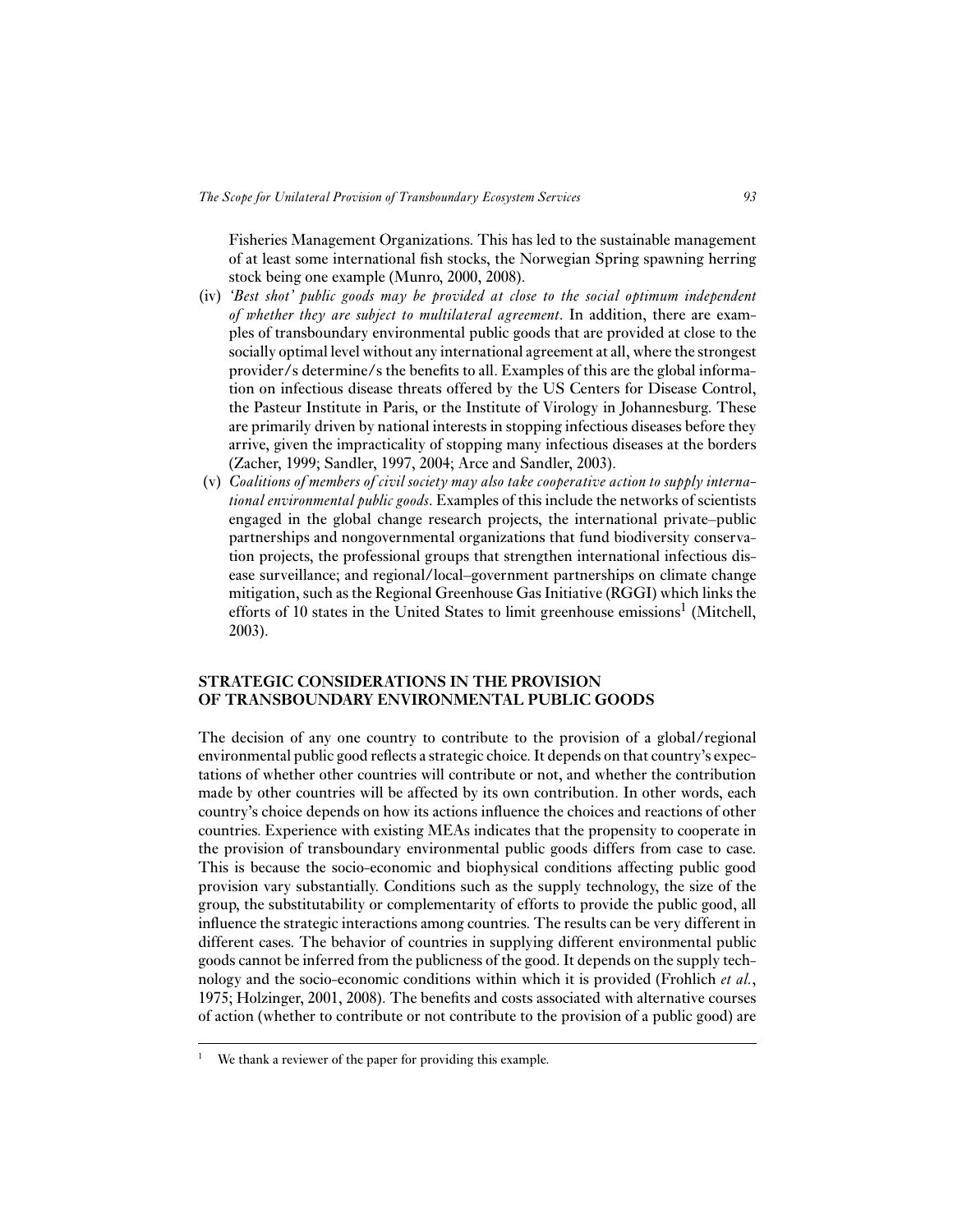represented in the payoff structure. The payoff structure accordingly reflects both the nature of the environmental public good at issue, the socio-economic conditions within each country, and the strategic interactions between them.

Symmetric two-by-two 'games' have traditionally provided a useful tool to investigate the variety of strategic interactions in international affairs, from military-political scenarios, to economic and environmental issues such as trade, finance, fisheries management, or climate change (e.g., Snidal, 1985; Sandler, 2004). In this framework, countries have two options, they must choose between cooperation and defection. The payoff structure for the joint behavior of two identical countries is characterized by  $\begin{pmatrix} R & S \\ T & P \end{pmatrix}$ , where *R* is the payoff if both choose cooperation and *P* is the payoff if there is mutual defection. If the first country defects, the choice of unilateral cooperation on the part of the other gives a reward of *S*. If the first country cooperates, the payoff to defection on the part of the other country is  $T<sup>2</sup>$ . In this two-by-two setting there are, in theory, 78 potential games.<sup>3</sup> These can be classified into five distinct types of collective action problems (Holzinger, 2003, 2008): (i) coordination problems (where the risk lies in not being able to coordinate action) generally described by 'pure coordination', and 'assurance' games; (ii) disagreement problems (problems of finding an agreement) generally described by 'chicken' and 'battle of the sexes' games; (iii) defection problems (where the risk lies in the incentive to defect from the socially optimal outcome), generally described by 'prisoners' dilemma' and 'asymmetric dilemmas'; (iv) distributional problems (where the risk lies in outcome inequality), generally described by 'rambo' games<sup>4</sup>; and finally (v) instability problems (where the outcome of strategic interactions are unstable), generally described by 'matching pennies' games. There is no systematic information on the empirical frequency of these different games, and the collective action problem involved. In this paper we focus on problems involving defection, coordination and disagreement since they are the most frequently encountered in the management of international environmental public goods.

Figure 1 characterizes different games in the  $S$ ,  $T$ -plane,<sup>5</sup> and Table 1 summarizes the conditions behind the preference ordering between different games. These games

<sup>&</sup>lt;sup>2</sup> We borrow this notation from evolutionary game theory in the biology literature where players are identical (e.g., Doebeli *et al.*, 2004; Doebeli and Hauert, 2005).

<sup>3</sup> Holzinger (2003) shows that in a two-by-two setting each player can ordinally rank the four potential outcomes in 24 ways, which means that there are theoretically 576 possible combinations of payoffs (assuming strict preference ranking); but only 78 of these combinations were shown to be strategically distinct games. Furthermore, only 56 of these 78 were found to represent some kind of collective action problem. The rest (i.e., 22) are harmony games, in which there is a unique Nash and Pareto-optimal equilibrium, with equal payoffs between players.

<sup>4</sup> In rambo games the preference orders differ among the players. Rambo I game is characterized by one player playing a deadlock and the other a pure coordination game; while in Rambo II game, one player plays a game of chicken, while the other plays a game of deadlock. The deadlock game resembles the prisoner's dilemma game but the players prefer joint defection to joint cooperation. Holzinger (2003) argues that rambo games are probably common, although they have not yet received much attention in the literature.

<sup>5</sup> Hauert (2001) represents each game in the *S*, *T*-plane, by assuming that *R* > *P* and by normalizing the payoff values such as that  $R = 1$  and  $P = 0$ . If  $R < P$ , *Coordination* and *Defection* are interchanged.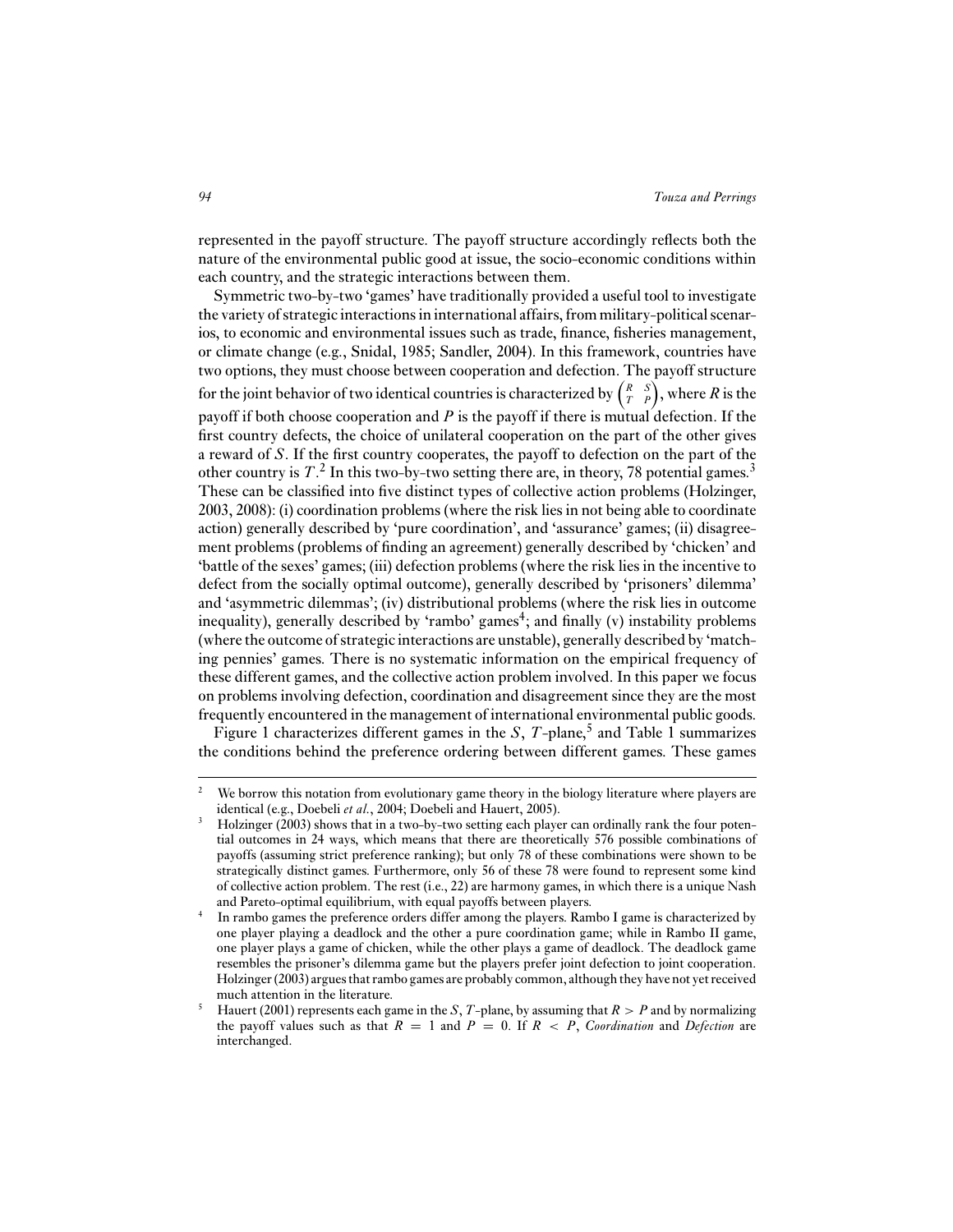

**Figure 1**. Relationship of two-by-two games in the *S*, *T*-plane normalizing payoff values such that  $R = 1$  and  $P = 0$ .

describe situations where there are single/multiple equilibria, distributional and/or coordination issues. A Nash equilibrium results when neither country would unilaterally want to change its strategy choice, i.e., each country is making its best response to the strategies selected by other countries. In the Nash equilibrium, no country can improve its situation by unilaterally switching strategies once the other countries have made their choice. The prisoners' dilemma, for example, has a single dominant equilibrium in which each country chooses not to cooperate regardless of what the other country chooses to do, though both countries would be better off cooperating. Free riding always dominates. This generates a social dilemma. In the harmony game, by contrast, each country is better off cooperating regardless of what the other does. The game does not therefore generate a social dilemma. In harmony games, countries' decisions are unaffected by expectations of the decisions of others, and there are therefore no coordination issues or distributional conflicts.

Other games such as the assurance and battle of the sexes games are characterized by multiple equilibria, but coordinated actions are preferred by both countries to failure to coordinate. They therefore differ from games such as prisoners' dilemma or 'chicken' that do not have any coordination equilibrium. Coordination equilibria are stronger than Nash equilibria. No country can improve its position by changing its response. Nor can it be made better off by making a different response from the other country. Neither the 'assurance' nor the 'battle of the sexes' games represent pure coordination games. In pure coordination games, each country would be indifferent between coordinated equilibria. However, both can be classified as coordination games because coordinated actions are preferred to non-coordinated actions. In the battle of the sexes games, countries do not agree which equilibrium is better. In assurance games, while each country prefers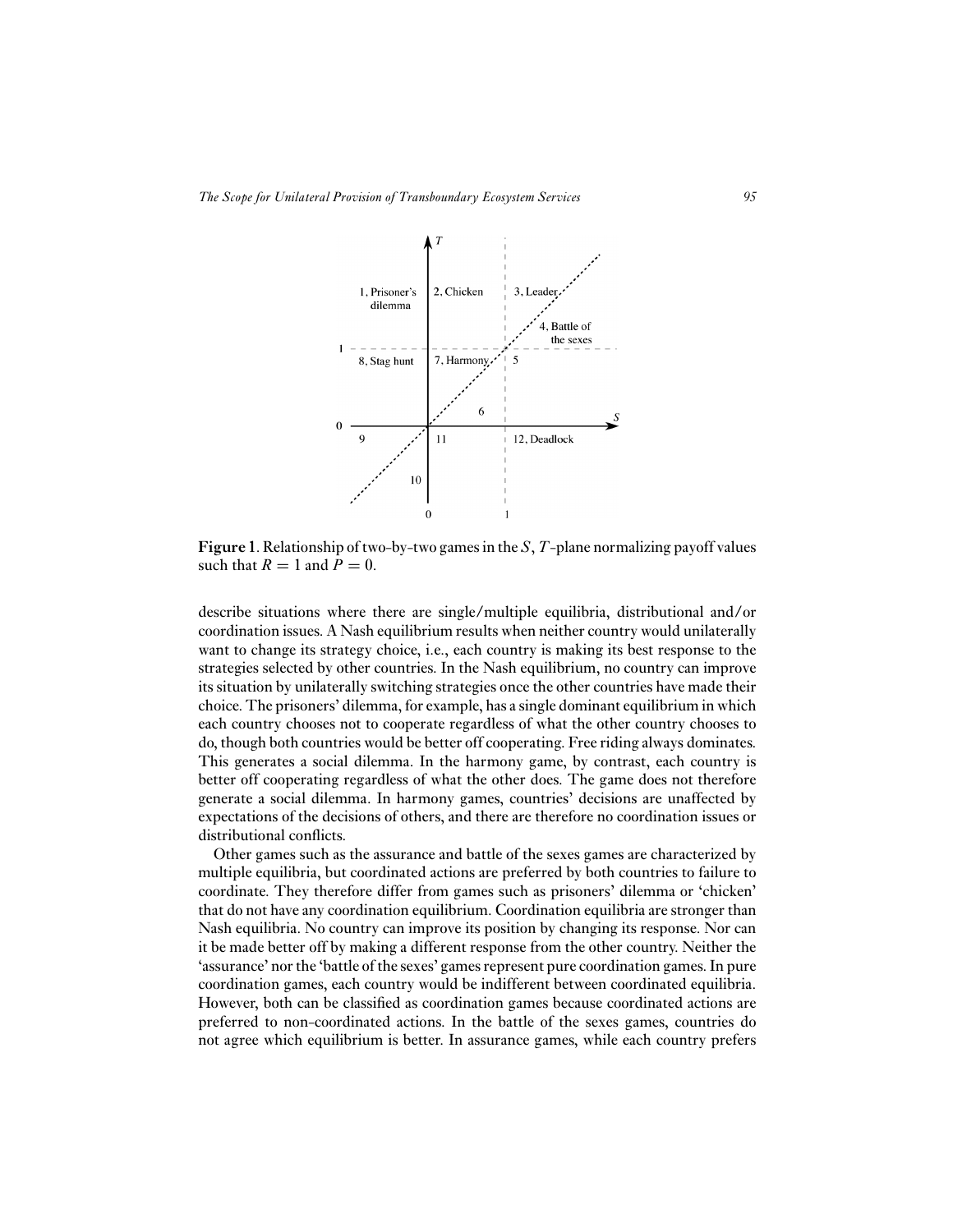**Table 1**. Summary of different strategic interactions based on potential payoff structures.

|                                                    | Strategic interactions                                                                                                                                                                                                                                                                                                                                                                                                                                         |
|----------------------------------------------------|----------------------------------------------------------------------------------------------------------------------------------------------------------------------------------------------------------------------------------------------------------------------------------------------------------------------------------------------------------------------------------------------------------------------------------------------------------------|
| Prisoners'<br>Dilemma                              | This occurs where two countries would benefit most if they were to<br>cooperate in the provision of a public good, but where their<br>individual interest leads them to defect. Examples include the<br>exploitation (or pollution) of international common pool resources.                                                                                                                                                                                    |
| Chicken (also<br>called<br>Snowdrift) <sup>6</sup> | This occurs when countries prefer not to contribute towards an<br>international environmental public good, but where the worst<br>possible outcome is one in which no country contributes. This leads<br>countries to contribute if they believe that others will not. Notice<br>that if the cost of acting unilaterally is too high, mutual defection<br>situation would be preferred and this situation would be<br>characterized by the prisoners' dilemma. |
| Assurance<br>(also called<br>Stag Hunt)            | If all countries cooperate in the provision of an international<br>environmental public good they get the outcome that is best for<br>each. If one decides not to cooperate it makes no difference what<br>others do — the effort will fail. The worst outcome is if one country<br>cooperates and the other does not, for their effort is wasted. <sup>7</sup>                                                                                                |
| Battle-of-the-<br>sexes                            | This occurs where countries have different preferences about how to<br>provide an international environmental public good, but each would<br>rather adopt the provision strategy chosen by the other than to<br>adopt its preferred provision strategy on its own.                                                                                                                                                                                             |

the social benefit secured through cooperation, there is a risk that the other country will fail to cooperate leading to a situation where the public good is not provided and unilateral efforts are wasted. The chicken game is characterized by a strong temptation to defect, but where unilateral provision of the public good is preferred to a situation where there is mutual defection. This generates multiple equilibria, each of which might have quite distinct distributional implications. It arises because the countries have conflicting preferences with respect to the potential equilibria. There are both coordination issues and distributional conflicts between countries over which equilibrium should be chosen.

There is a strong temptation in the literature to describe most environmental public good situations as prisoners' dilemmas, in which the Nash equilibrium is the worst outcome from a social perspective. However, while many international environmental public good problems are indeed prisoners' dilemmas, many more are not (e.g., Runge, 1984; Taylor and Ward, 1982; Cornes and Sandler, 1996; Aggarwal and Dupont, 1999; Holzinger, 2003; McAdams, 2009). In what follows, we consider where the coordination

<sup>&</sup>lt;sup>6</sup> The equivalent of the chicken game in evolutionary biology is termed the Haw-Dove game (Rasmusen, 2001).

<sup>7</sup> Skyrms (2001) is citing Jean-Jacques Rousseau's book "A Discourse on Inequality".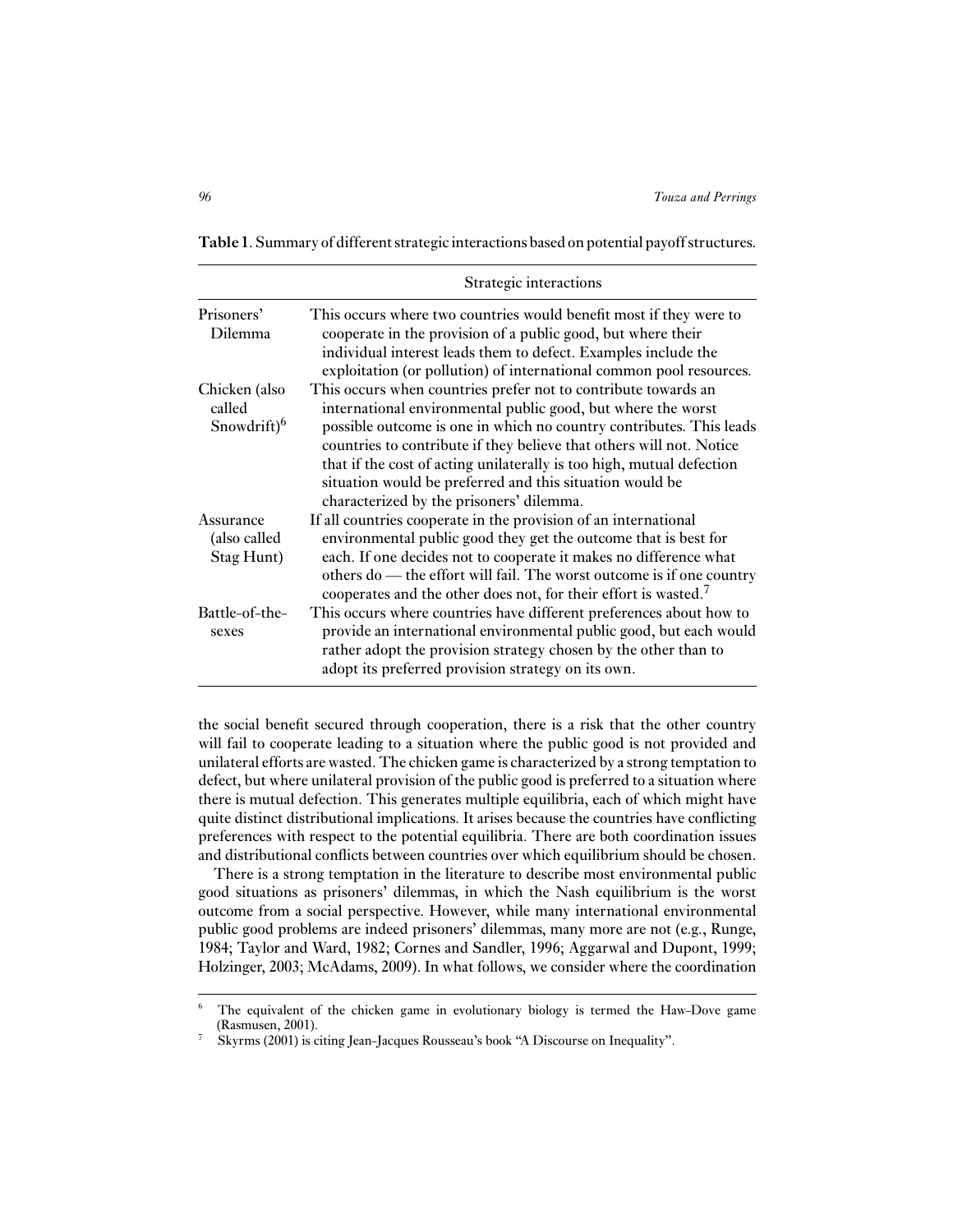and distributional issues involved in international environmental public good provision are best represented by other game structures, and hence where there is scope for assuring their provision without having to rely on cooperation between large number of nation states.

#### **Technology of Public Good Supply**

The critical questions here are: first, how the 'technology' of transboundary environmental public good provision influences the structure of payoffs and, second, how the structure of payoffs affects the level of provision, and the distribution of benefits. The technology of public good provision<sup>8</sup> describes public goods in terms of the way in which contributions by individual countries affect their provision. The most common technologies involve 'step', 'best-shot', 'better-shot', 'weakest-link', 'weaker-link', 'summation' and 'threshold' public goods.

Public goods that can only be provided if a minimum amount has been contributed to their production, and that do not increase in quality or quantity by further efforts are known as step or lumpy goods. A bridge would be an example of a step public good (since half a bridge is no bridge at all).<sup>9</sup> Common international environmental public goods that fall into this category include (a) the construction and maintenance of defensive or protective measures, such as coastal defenses or dikes, (b) the establishment and maintenance of conservation bio-corridors between the sub-populations or subcommunities of a meta-population or meta-community, or (c) eradication of an infectious disease such as small-pox or an invasive pest. The benefits offered by investment in the public good are zero unless the defensive barrier, the bio-corridor or the eradication program is complete.

Whether step public goods are efficiently provided depends on the responsibility that each country has for its provision. In a number of important cases the benefits to all countries depend on the efforts of just one country. If that country is the most effective provider, the public good is described as 'best-shot'. If that country is the least effective provider, it is described as 'weakest-link'. Hirchleifer's (1983) classic example of a bestshot technology is a nuclear defensive nuclear shield, where all countries in a defensive pact depend on the capacity of the country with the most effective shield. His example of weakest-link technology is where a defensive barrier, a dike say, is maintained by a number of communities. The protection of all communities is limited by the protection provided by the weakest link, i.e., the lowest or least well-maintained section of the dike. In this case, contributions are neither substitutes for each other, nor are they additive (i.e., a well-maintained section of dike cannot compensate for a poorly maintained one). Less strict aggregation technologies are called weaker-link and better-shot. Under the weaker-link (better-shot) technology, the country with the smallest (largest) effort has the greatest influence on the production level of the public good, followed by the country with the second smallest (largest) contribution, and so on. Weaker-link and better-shot

Term coined by Cornes and Sandler (1996).

Example provided in Hampton (1987), p. 249.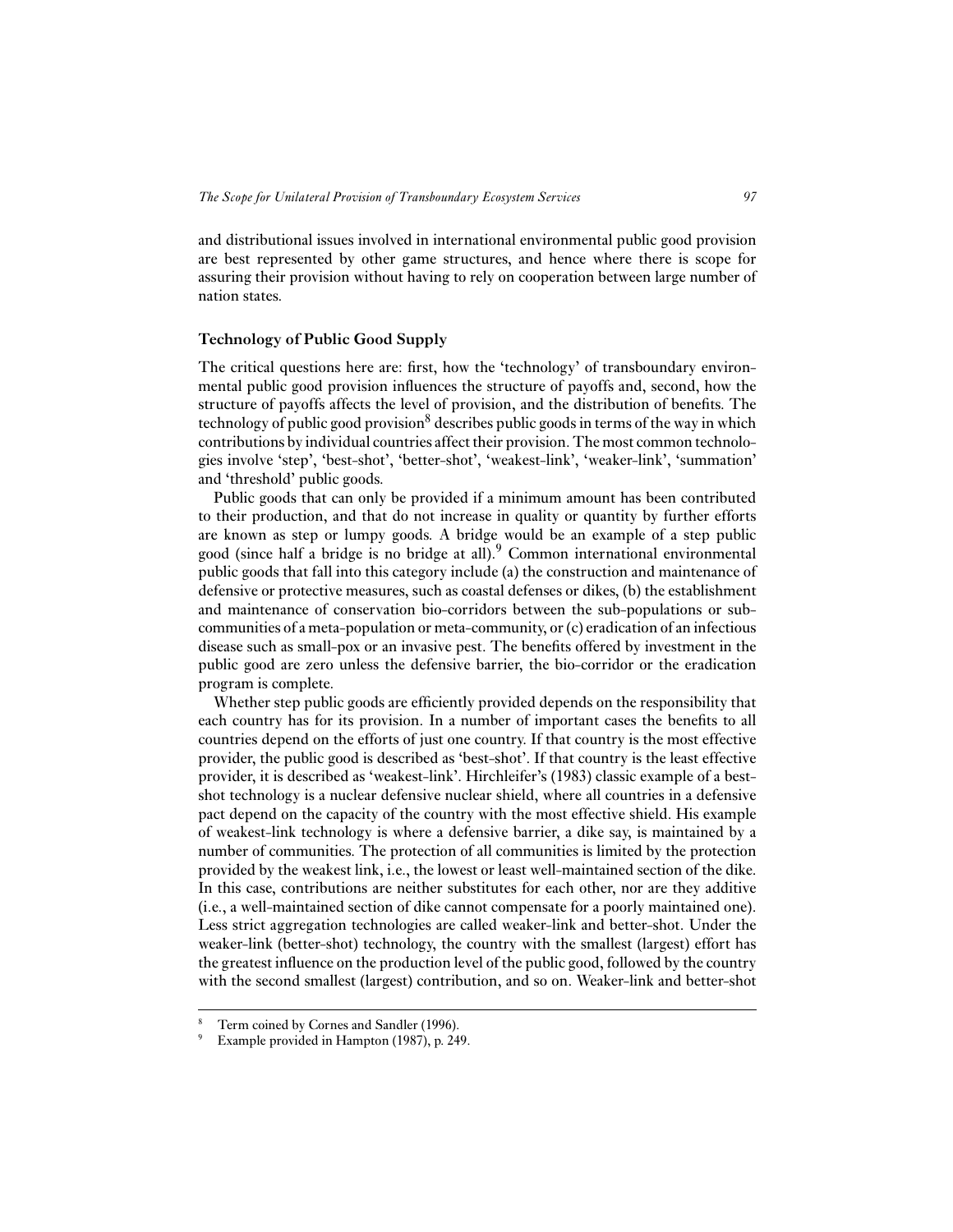public goods are recognized to be more common in international environmental public good problems than the more extreme weakest-link and best-shot cases (Arce and Sandler, 2001). Examples of weaker-link technology include curbing invasive pest species spread, where the inspection, sanitary and phytosanitary efforts of individual countries determine the likelihood that the species will be reintroduced. Countries efforts' to avoid smuggling of endangered species is another weaker-link example. An example of bettershot supply technology would be international warning systems against natural disasters, when efforts beside those of the most effective provider also add to the international benefits of public good provision.

At the other end of the spectrum are summation (or incremental) goods for which the benefits to all countries depend on the sum of the efforts of each country. For such goods every country's efforts contribute to the quantity or quality of the good. The most widely used example of an international summation environmental public good is the mitigation of climate change through carbon sequestration. However, many transboundary atmospheric and water pollution problems are similar (e.g., Dombrowsky, 2007). The benefit of abatement to all depends on the cumulative effect of individual efforts on the aggregate pollution burden. Other examples of international environmental public goods that may be in this category include watershed protection, flood control, and habitat conservation. In these cases, the benefits offered scale with the area protected. Unlike best-shot public goods, since every hectare provided confers benefits, free riding activity by any one country imposes costs on all countries, and every country has an incentive to free ride.

Between step and summation public goods are a range of mixed cases. Many of these fall under the category of threshold public goods. As with step goods, threshold goods yield no benefits below a certain scale of provision, but unlike step goods, the marginal value of subsequent contributions may be positive — they add to the benefits conferred by the public good. The control of infectious diseases falls into this category. The longterm control of infectious diseases requires that the basic reproduction ratio  $(R0)$  the number of individuals infected by each infected individual — is brought below 1. The level of effort required to do this represents a threshold level of effort. Beyond that threshold, however, there will still be benefits to further reductions in R0.

Threshold public goods exist because many environmental systems can exist in multiple stable states, and the benefits they provide depend on the state they are in. It follows that crossing thresholds may be a source of both benefits and costs. Actions that cause a system to flip from a desirable state into an undesirable state will be associated with a sudden decrease in net benefits. Indeed, in the environmental literature, 'threshold goods in reverse' are frequently studied, and are used to justify the use of safe-minimum standards. So, for example, the benefits that derive from a water body in an oligotrophic (well oxygenated) state may be marginally reduced with increasing levels of organic pollution (biological oxygen demand), but will collapse completely at the point at which the system flips from an oligotrophic into a eutrophic (hypoxic or anoxic) state (Carpenter and Cottingham, 1997). Conservation thresholds include critical minimum population sizes, or critical habitat sizes of endangered species. Reversing the degradation of systems that have flipped through stress from one state into to another may well involve hysteresis — that the stressor has to be reduced well beyond the level at which the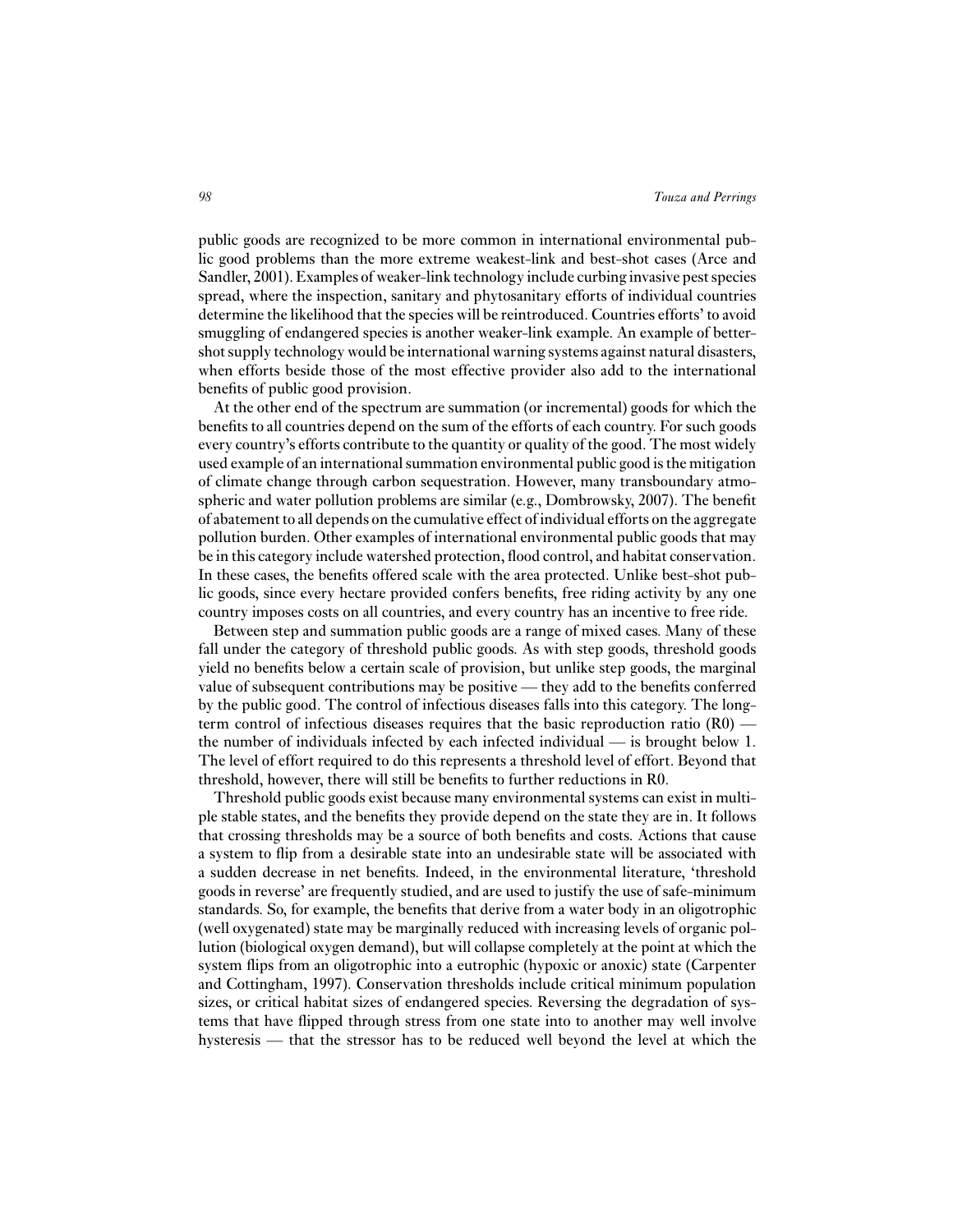flip originally occurred — but will still be associated with threshold effects. Where the change is irreversible, as in the case of species extinctions, the costs of exceeding the threshold may be extremely high.

# **The Number of Countries, the Technology of Public Good Supply and Strategic Interactions**

Depending on the technology of public good supply, countries engaged in the provision of international environmental public goods can adopt widely differing strategies (e.g., Hampton, 1987; Sandler and Sargent, 1995; Holzinger, 2001; Sandler, 2004; Barrett, 2007). Generally, summation public goods are associated with the strategies expected of prisoners' dilemma and chicken games; best-shot public goods with chicken games; and weakest-link public goods with assurance games (Sandler, 2004, pp. 60–68). While the technology of public good supply and the effect of the number of contributors are independent properties of international environmental public goods, the combination of the two will affect the strategic behavior of individual countries. Common problems that necessitate a minimal set of cooperators can result in different games, altering the scope for voluntary independent actions in international provision of environmental public goods. In what follows we consider the joint effect of these properties on the game structure, and the implications it has for unilateral action.

Consider a summation technology problem, such as carbon abatement/sequestration (e.g., Holzinger, 2001; Barrett, 2007). All contributors' efforts are perfectly substitutable, and a decrease in the contribution of one nation can be made up by increased provision by the others. We have observed that summation technology is linked to prisoners' dilemma, where the structure of payoffs may be such that  $T > R > P > S$  (see Figure 1 and Table 1). The social optimum will hold if all the countries contribute, but the dominant strategy for each country is to defect (not to contribute) because this is the best response independently of the choice of others. The total reduction in emissions is what determines the level of provision of the public good, i.e., preserving or restoring the atmosphere. If the unitary costs of decreasing emissions are higher than unitary benefits to each country, the dominant strategy is not to contribute. Additive public goods can, however, also result in a chicken game. If the consequences of inaction lead to dire consequences, this gives the richest countries an incentive to act (Sandler, 2004).

Where individual contributions are not substitutes, contributions by different countries will have a different additive impact on the overall level of provision. This is called a weighted-sum technology. It occurs, for example, in local air pollution (e.g., sulfur dioxide, nitrogen oxides, organic compounds), where a country's self pollution and imported pollution may depend on factors such as wind direction, the country's location, and its size. The game played is determined by country-specific attributes, and these also determine its incentive to contribute (Sandler, 2008).

For best-shot supply technologies, strategic interactions have the structure of a chicken game (Hirshleifer, 1983; Sandler, 2004). Two conditions are expected to hold. First, in no case is the individual benefit from acting unilaterally higher than the total costs of providing the public good (Hampton, 1987). Otherwise, it would always be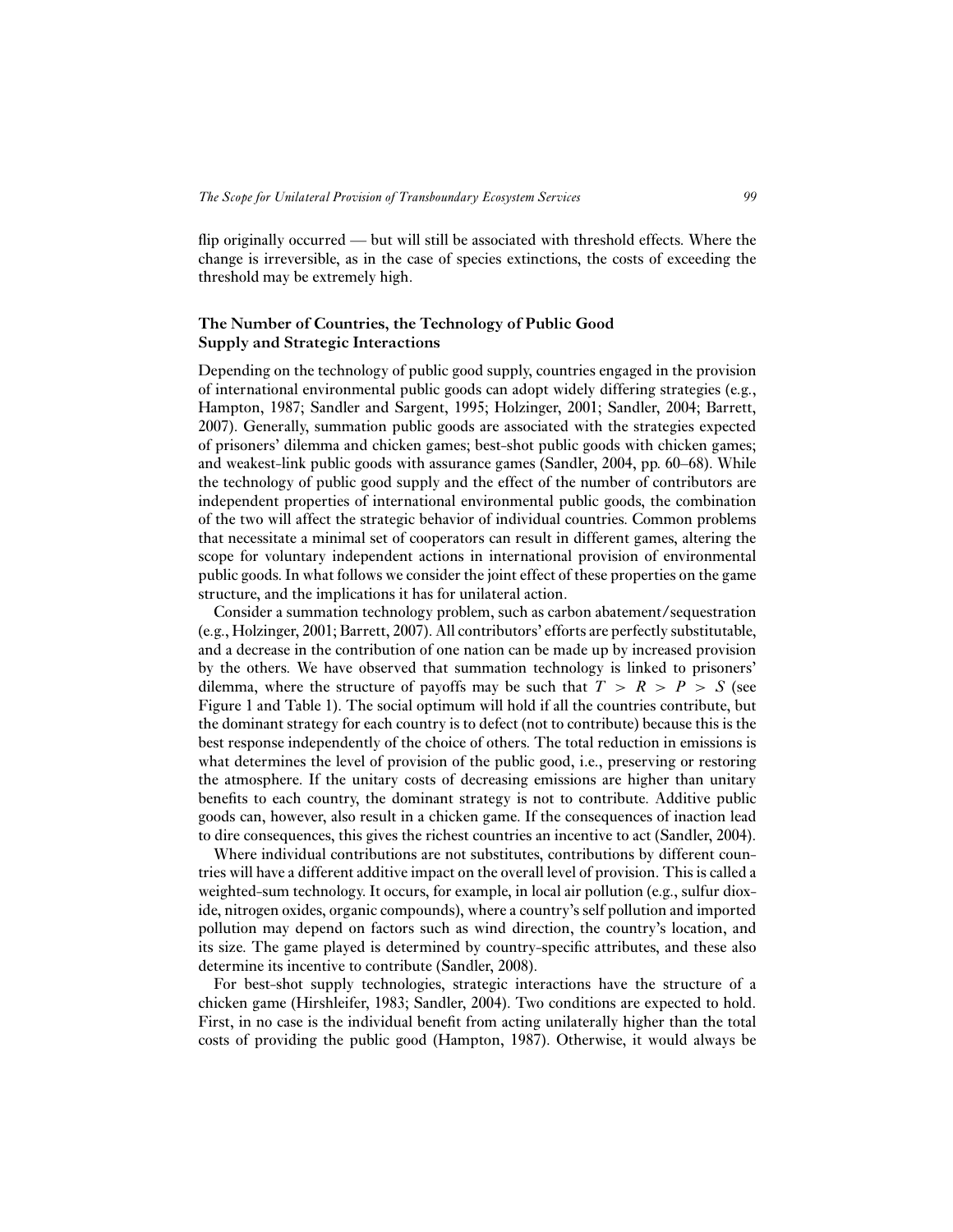in the interest of a country to act independently. Second, countries are assumed to be able to produce the good interchangeably, i.e., public goods provided by different countries are assumed to be perfect substitutes (Holzinger, 2001). The structure of payoffs in the chicken game accordingly takes the form:  $T > R > S > P$  (see Figure 1) and Table 1). Thus, each country's first best response would be to do nothing, and to let the other countries produce the public good. Next best would be a situation where countries jointly contribute to the provision of the public good, splitting the costs between them. However, if no country contributes, then unilateral provision is still preferred to the case where the good is not provided at all. In this case, the pursuit of self-interest, without regard to whether the other countries would cooperate or not, leads to joint international gains. The multiple Nash equilibria in this strategic game are characterized by unilateral actions, where one country or set of country/ies contributes and others free ride. Nevertheless, provision in such cases is likely to be sub-optimal from a global perspective (Lipnowski and Maital, 1983).

It follows that for problems with this general payoff structure, international cooperation may not be necessary to realize the global public good at some level. At the same time, the number of countries contributing and the level of provision of the global benefits depend on the problem at hand. Consider the work of the US Centers for Disease Control (CDC), which track contagious diseases worldwide (Sandler, 2004). Irrespective of the actions of other countries, the US acts unilaterally to generate this information because if diseases can be contained locally they will not threaten the US. Moreover, by doing this, the CDC promotes world health, so joint global gains are independent of cooperation. Similar conclusions can be drawn for the work of the Pasteur Institute in Paris, or the Institute of Virology in Johannesburg. In such cases, as mentioned above, cooperation is not essential for the provision of global benefits. The country/ies with the most to gain from provision of the pubic good will, by default, opt to provide it.

Note, though, that the chicken game, like the prisoners' dilemma, generates a social dilemma. Since for each country  $S > P$  (i.e., payoffs from unilateral action are better than those from mutual defection), each would prefer to free-ride on the contributions by other countries. Therefore, there is the risk of mutual defection, where the public good is not provided at all, and this is socially and individually the most undesirable situation. Given that it is in the best interest of individual countries not to act, it may be necessary to negotiate side payments as each country pushes others to act. Thus, the relevant question is to decide which of several free-riding equilibria provides the best outcome — since this is superior to mutual non-cooperation.

Environmental public goods characterized by weakest-link technologies, such as the global eradication of an infectious disease, require contributions from all countries, but nothing is gained by providing more than the country making the smallest contribution. This calls for a matching strategy (Hirshleifer, 1983). In contrast to best-shot public goods, the contributions by different countries are not interchangeable. In other words, all contributions are necessary, and whether they are substitutes or not makes no difference (Holzinger, 2001). This technology leads to a coordination assurance game, where the structure of payoffs is such that  $R > T > P > S$  (see Figure 1 and Table 1). In the two country game, there are two Nash equilibria, full cooperation or full defection, but only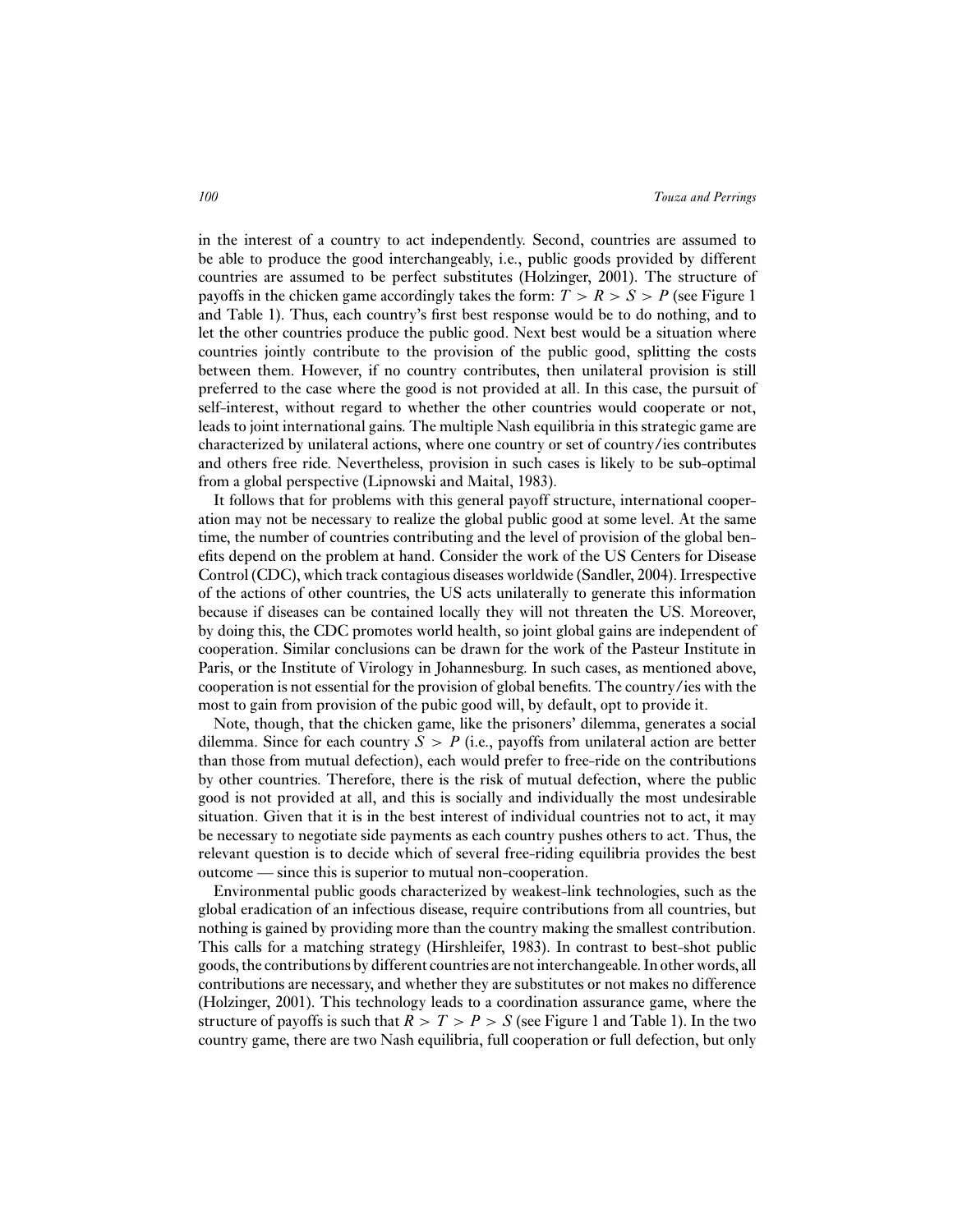the first is Pareto-optimal. In the language of the original stag hunt game, it is best to hunt stag if the other party hunts stag and it is best to hunt hare if the other party hunts hare. The country choosing not to cooperate faces no risk, since their payoff does not depend on the action chosen by the other country, but they forego the potential payoff associated with cooperation. There is a strong preference to cooperate provided that others do the same, i.e., what it is rational for one country depends on their expectations about what others will do. Unilateral efforts will be wasted. So in the example of the eradication of an emerging infectious disease either all countries cooperate and contribute to the eradication of the disease or all will fail. Unilateral action by any one country cannot prevent the disease from spreading to their territory from neighboring countries. That said, unilateral action by one country can increase the prospects of a cooperative outcome, if it induces other countries to act (Sandler and Sargent, 2001).

It follows from the best shot problem, that a critically important factor in the provision of international environmental public goods is the minimum number of contributors, *m*, needed for provision of the good in an *n* country case (where  $m \leq n$ ) (Hampton, 1987; Sollars, 2003). This minimum size group condition can be interpreted differently depending on the supply aggregation technology: (a) In the best-shot case it implies that  $m = 1$ , a single country is sufficient to secure the public good. (b) Symmetrically, in a weakest-link public good, it requires that  $m = n$ , the matching cooperative behavior of all countries is needed to secure the public good (Holzinger, 2001). (c) In the threshold supply technology, *m* defines the *threshold* of contributors (or provision level), which must be exceeded for the benefits to be received. We note that thresholds of this type may be the result of the institutional design of treaties, e.g., agreement on the number of ratifying parties needed before the agreement comes into force (Sandler, 2008).

Minimum size requirements of this kind induce three potential types of strategic behavior. In an *n* country context with a minimum number *m* of contributors, it generates a chicken game: each country would prefer others to carry the cost of providing the public good. This has significant implications for unilateral action. Consider, for example, a conservation problem involving protection of an endemic endangered species in a wilderness area that requires collaboration between at least two countries to assure a protected area of sufficient size. We may suppose that the countries with jurisdiction over the wilderness area are able to produce the public good interchangeably. The problem with three countries is illustrated in Table 2. Following the reasoning of Hampton and Sollars, each country would most prefer a situation where it does nothing, and enjoys the aesthetic and recreational benefits of the endemic species in the protected area funded by the remaining countries (*T*). Their second choice would be where all three countries split the costs of conservation  $(R)$ , which dominates the case where they share the cost with one other state only  $(S)$ . However, this last option is preferred to a situation where the wilderness area is not provided at all because no two countries are able to agree on its provision  $(P)$ . In this case, unilateral action yields the worst possible outcome.<sup>10</sup>

 $10$  This conclusion would not hold if we assume that cooperation when nobody does is equally preferred to cooperating when all cooperate (which implies changing 5 for 2 in Table 2). The strategic interaction among countries would be still characterized as a chicken game (Sollars, 2003).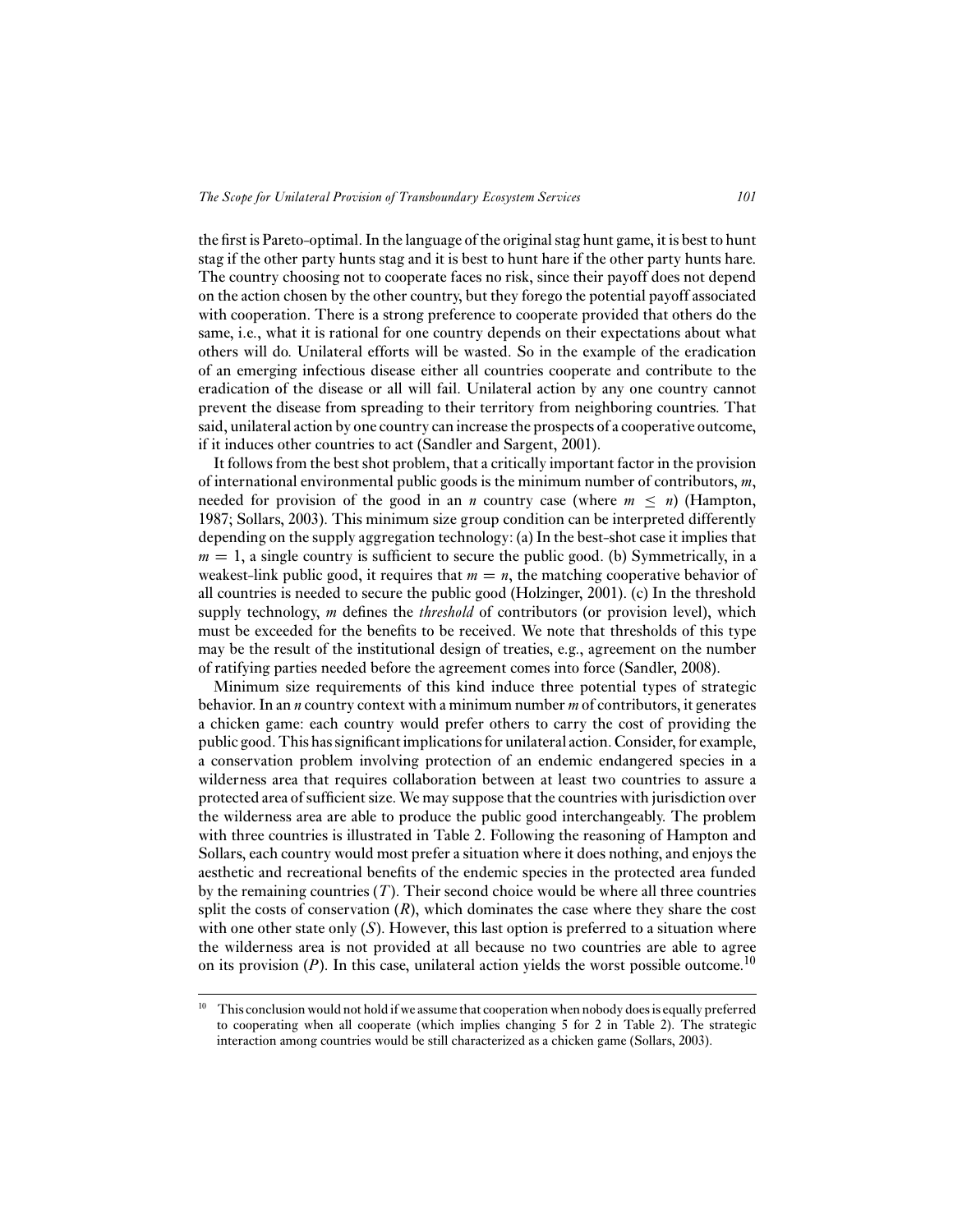|           |       |       | Countries 2, 3 |       |
|-----------|-------|-------|----------------|-------|
| Country 1 | C; C  | C; D  | D; D           | D; C  |
| C         | 2,2,2 | 3,3,1 | 5,4,4          | 3,1,3 |
| D         | 1,3,3 | 4,5,4 | 4,4,4          | 4,4,5 |

**Table 2**. Three country chicken game with a two country threshold.<sup>a</sup>

*Source*: Sollars (2003).<sup>11</sup>

<sup>a</sup>C and D refers to cooperate and defect, respectively. Nash equilibria are shown with one underline, and coordination equilibria with a double underline.

Unilateral action would mean that the species would still be driven to extinction. So while there exists a coordination equilibrium in which all defect, it is less preferred by all than either of the other Nash equilibria (where all contribute, or where two countries contribute, and one free-rides). Given that each country is always better off free riding on the others, there is a distributional conflict to be addressed. If countries are not symmetric, those with the greatest benefits may combine efforts to achieve the threshold. A common example is cooperation between neighboring countries in fighting diseases or pests (Sandler, 2008).

This may convert to a different game if not all the countries can share the work. More particularly, if there is no good way for the group of countries involved to cooperate in producing the public good, strategic interactions will have the characteristics of the battle-of-the-sexes game (Sollars, 2003). This may occur in our conservation example if the protected area can be split into viable physical units but there are more countries wanting to contribute than there are viable units; or if there are a variety of ways in which individual countries could combine resources to create viable units (Hampton, 1987). Each country might prefer that endangered species in the transnational area be protected, but if coordination between all countries is ruled out, and if the two countries that contribute bear the costs (i.e.,  $T > R$ ), then coordination may not occur and conservation could fail. Table 3 illustrates this battle of the sexes problem for the three country case with three salient coordination equilibria, each preferred by the country that does not contribute.

Another more specific case involving environmental public goods with a minimum size requirement is where a number of countries are charged with providing the environmental public good (Sollars, 2003). Global community pressure or scientific capacity might determine which countries are charged in this way. For each country of this group

<sup>&</sup>lt;sup>11</sup> Sandler's (2008) Figure 4(b), which represents a summation technology with a threshold of three contributors in a five country case, has equal ordering of payoffs (chicken game) and are shown in Table 2.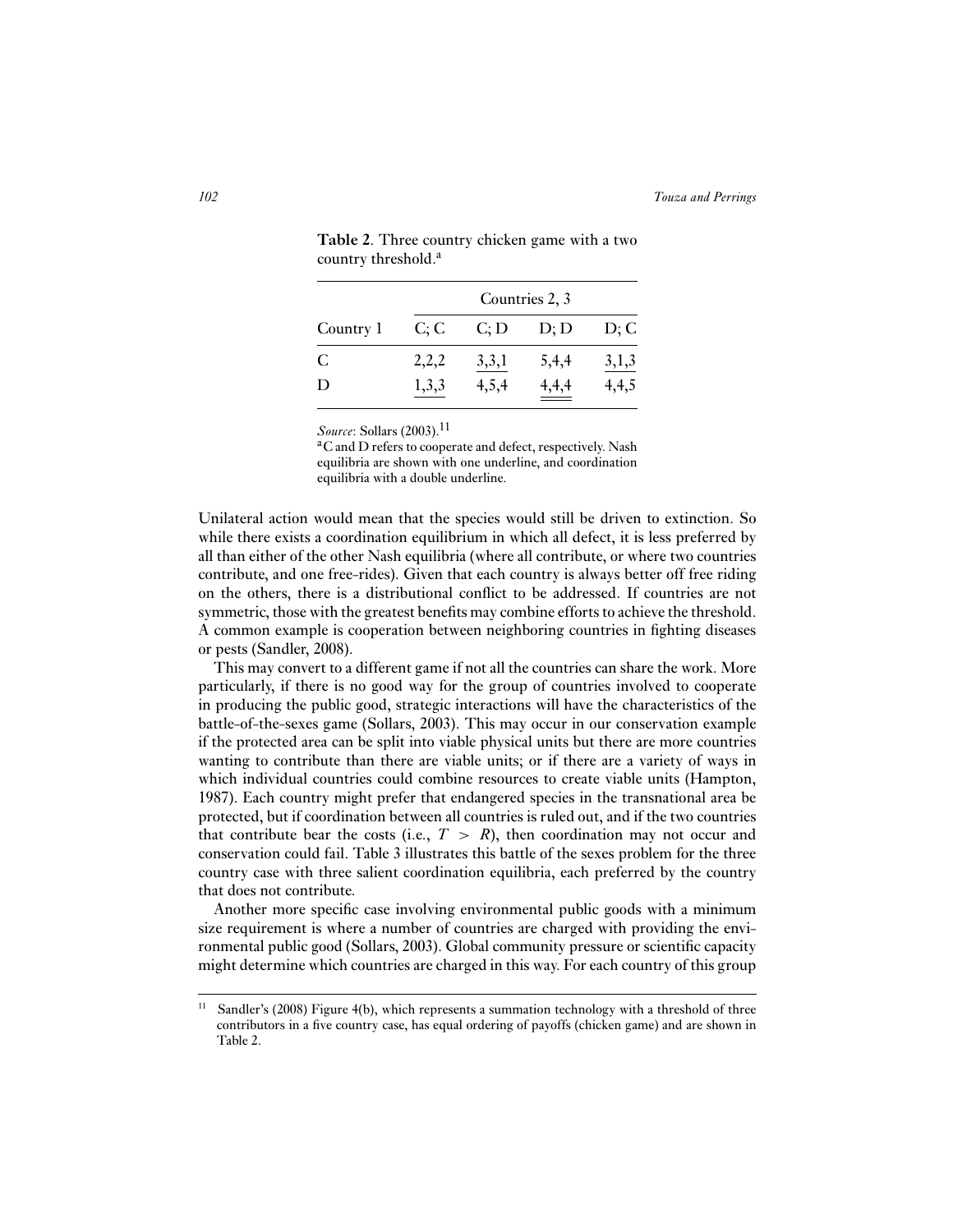|                                     |                         | Countries 2nd, 3rd |       |
|-------------------------------------|-------------------------|--------------------|-------|
| Country 1st $C; C; D$ $D; D$ $D; C$ |                         |                    |       |
| C                                   | $3,3,3$ $2,2,1$ $3,3,3$ |                    | 2,2,1 |
| D                                   | $1,2,2$ $3,3,3$         | 3,3,3              | 3,3,3 |

**Table 3**. Three country battle of the sexes game with a two country threshold.<sup>a</sup>

*Source*: Sollars (2003).<br><sup>a</sup>C and D refers to cooperate and defect, respectively. Nash equilibria are shown with one underline, and coordination equilibria with a double underline.

cooperation is preferred to the alternative in which the group fails to form (i.e.,  $R > T$ ). Defection by any one country can cause the group to fail, and the worse outcome is for a 'short-handed' group to waste resources without achieving provision of the public good. In this case there are two equilibria: (i) where all selected countries join the group or (ii) where no one does. All countries prefer the first to the second outcome, as Table 4 illustrates for a three-country setting with a minimum group of three countries. This induces the strategic behavior associated with an assurance game, where coordination among the chosen countries is required to achieve international gains through the environmental provision. However, note that if the selected countries believe that a subset of them can provide the good, then it is once again a chicken game, where the equilibria involve free riding by some. The assurance game characterizes the problem of coordination of efforts among the countries within a group of minimal-size — the size necessary to make cooperation through a treaty worthwhile (Sandler and Sargent, 2001). It can also arise if there is a threshold high enough that requires the contribution of all nations involved in the environmental problem (Sandler, 2008). An example of this might be joint investments in pollution control efforts in internationally shared lakes, where all countries involved are required to invest in wastewater treatment for the lake to reach bathing water quality (Dombrowsky, 2007).

The strategic interactions associated with weaker-link and better-shot public good supply technologies have been analyzed as continuous games (Arce and Sandler, 2001). The properties of these technologies imply that unilateral actions by one country can generate positive global benefits by contributing to the increase of the transnational public good, even if other countries do not make any contribution. In better-shot cases, the greatest marginal gain from unilateral actions is derived from the country already making the highest overall level of contribution. While in weaker-link problems, the greatest marginal impact on overall level of provision is derived from unilateral actions by the country making the smallest effort. The strategic interaction among countries involved in the supply of a better-shot public good is still that of the chicken game (Arce and Sandler,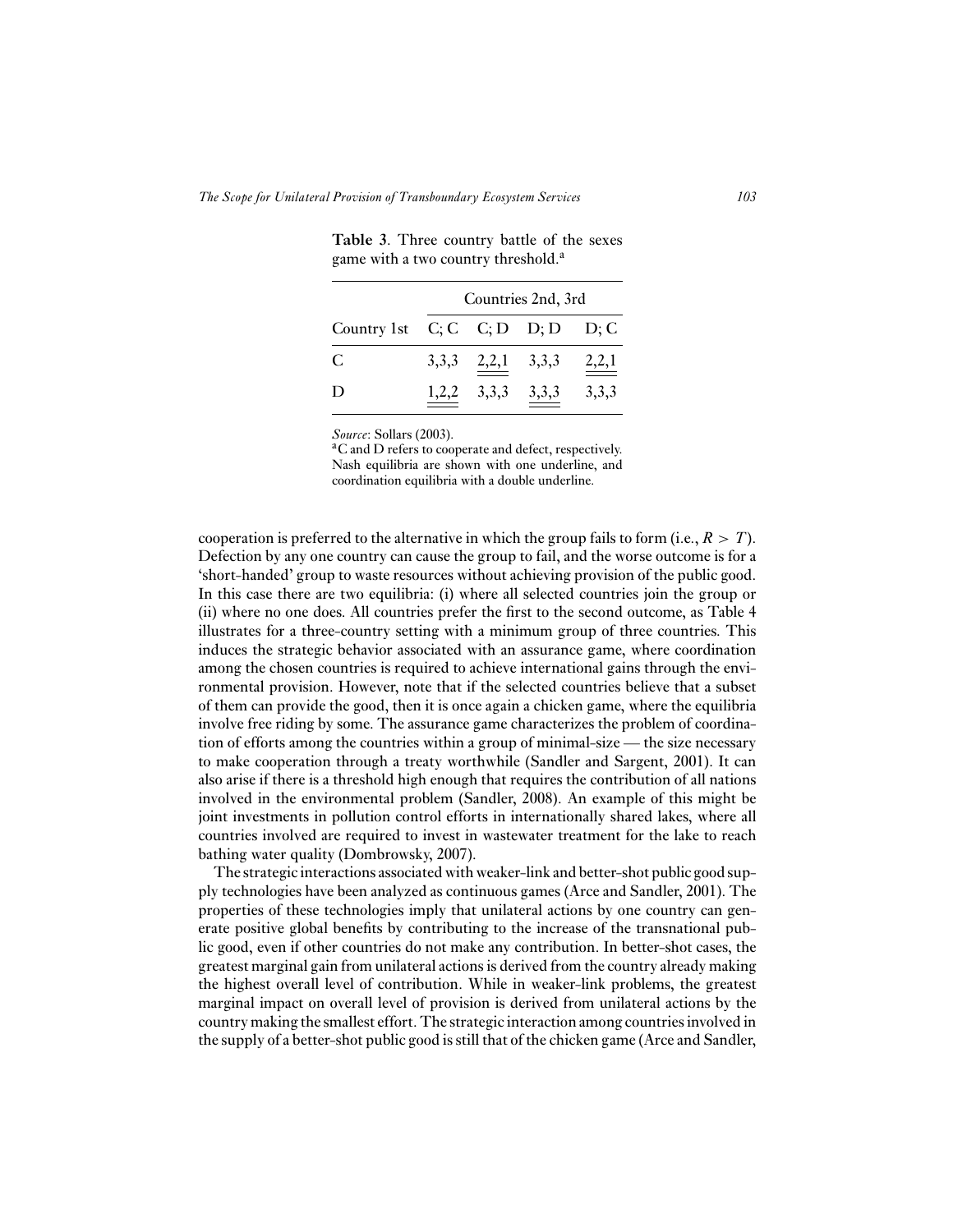|                                     |  | Countries 2nd, 3rd        |  |
|-------------------------------------|--|---------------------------|--|
| Country 1st $C; C; D$ $D; D$ $D; C$ |  |                           |  |
| C                                   |  | $1,1,1$ 3,3,2 3,2,2 3,2,3 |  |
| D                                   |  | 2,3,3 2,3,2 $2,2,2$ 2,2,3 |  |

**Table 4**. Three country assurance game with a two country threshold.<sup>a</sup>

*Source*: Sollars (2003).<sup>12</sup>

<sup>a</sup>C and D refers to cooperate and defect, respectively. Nash equilibria are shown with one underline, and coordination equilibria with a double underline.

2001). The dominant equilibria are characterized by a degree of free-riding, where both countries supply the good but one country's contribution is higher than the other.

#### **Unilateral Contributions to International Environmental Public Goods**

What does this mean for voluntary unilateral action to enhance provision of transboundary environmental public goods? We have seen that summation public goods are characterized by the prisoners' dilemma game if the individual benefits of provision are lower than the individual costs of provision (e.g., Holzinger, 2001; Sandler, 2004). In such cases, countries have a dominant strategy — to free-ride on provision of the public good by others. In cases where countries value the public good more than the cost of its provision, i.e., the benefits of individual provision are higher than the costs, the strategic options change to those associated with the harmony game. In such cases contributing to the public good production is the best strategy, i.e., it generates the highest payoff, independently of the actions of the other countries. In fact, non-contributing countries will be better off by changing their strategy.

For best-shot, better-shot, or weaker-link (with decreasing diminishing returns) environmental public goods, there are no dominant strategies, and the chosen strategy depends on the action of other countries. In such cases, countries prefer to take unilateral action rather than face a situation without the environmental public good, but find it more profitable to defect once any other country or group of countries guarantee its provision. That is, the strategic options are those of the chicken game.

For weakest-link or threshold public goods (with 'selected' countries or minimum size countries equal to countries involved), countries would prefer not to contribute unless they expect a sufficient number of other countries to contribute as well. Below

<sup>&</sup>lt;sup>12</sup> Sandler's (2008) Figure 4(c), which represents a summation technology with a threshold of five contributors in a five country case, has equal ordering of payoffs (assurance game) as those shown in Table 4.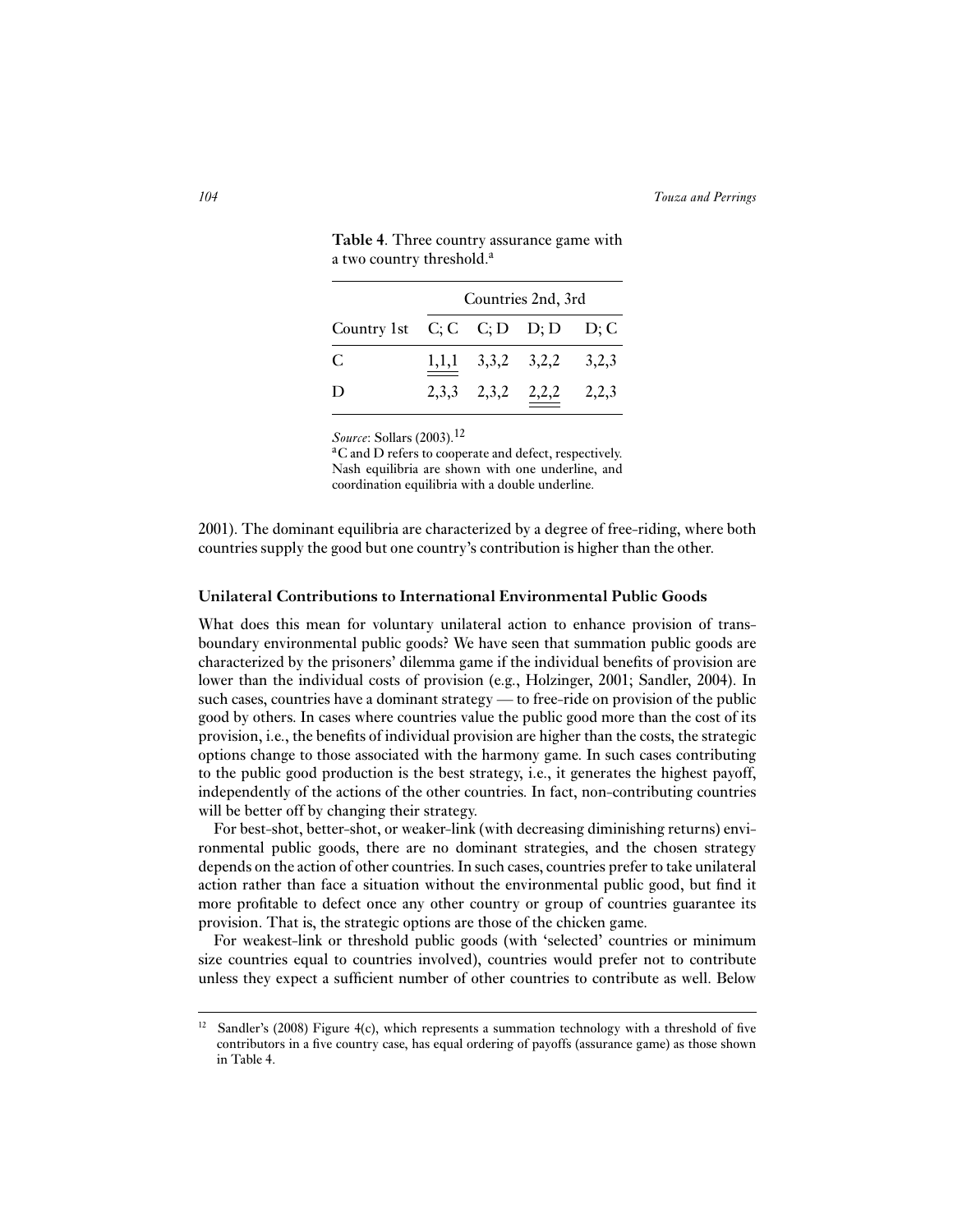that number of co-contributors, it is in the best interest of the country to defect. Above that number it is in the best interest of all to join the coalition of cooperators, and to contribute to the environmental public good provision in the assurance game. In such cases a country may be induced to take the lead if it has strong enough expectations that other countries will follow.

For threshold public goods or step public goods with minimum group size or minimum level of provision there is no payoff to independent action if the minimum group size requirement is not met. But nor is there any additional payoff to contribute, once other countries have provided the minimum amount of the public good. Once again, this induces strategic behavior associated with the chicken game, but with the additional complication that independent unilateral action may mean wasted resources. Only if the contributions of other countries aggregate to some level, or only if a sufficient number of other countries have agreed to contribute, will a country make a decision to contribute itself. In this situation, a group of countries may emerge that are able to sustain cooperation and defection of third parties may have no significant effects on the global provision of the public good.

# **IMPLICATIONS FOR THE PROVISION OF TRANSBOUNDARY ECOSYSTEM SERVICES**

We now consider what this means for the provision of a number of ecosystem services that have public good characteristics (identified in Table 5). This table (a) identifies the ecosystem services at issue and the spatial scale of the benefits they yield, (b) characterizes them in terms of the structure of payoffs and properties of public goods — whether they are pure or impure, club goods, open-access, additive, best shot, weakest link, etc., (c) describes the strategic problem in each case — prisoners' dilemma, chicken, assurance, etc. and (d) identifies the system of governance applying to their provision.

We are especially interested in the case where the strategic interests of individual countries lie in the provision of some ecosystem service independently of what other countries may be doing. There are widely differing types of public good involved. Many are supplied as joint products, some of which are complements, others substitutes. Many offer distinct benefits at different scales. Some are subject to formal agreement, others are not. Moreover, while some are defined by the biophysical properties of the system, others are socially constructed. That is, they are non-exclusive not because of their biophysical properties but because of a set of socially constructed access rules.

There are few environmental public goods amongst the Millennium Ecosystem Assessment 'provisioning services' (MA, 2005), yet all provisioning services depend on environmental assets that are collectively owned. They are accordingly affected by the access rules governing those assets. Collectively owned common pool resources are part of the 'environmental infrastructure' that supports the production of foods, fuels and fibers. More 'cultural services' than 'provisioning services' are public goods, especially those having aesthetic appeal or religious significance, and their supply — through conservation, preservation or legal protection— generally lies outside the market. World Heritage Sites, international wildlife parks or reserves, and *ex situ* global collections all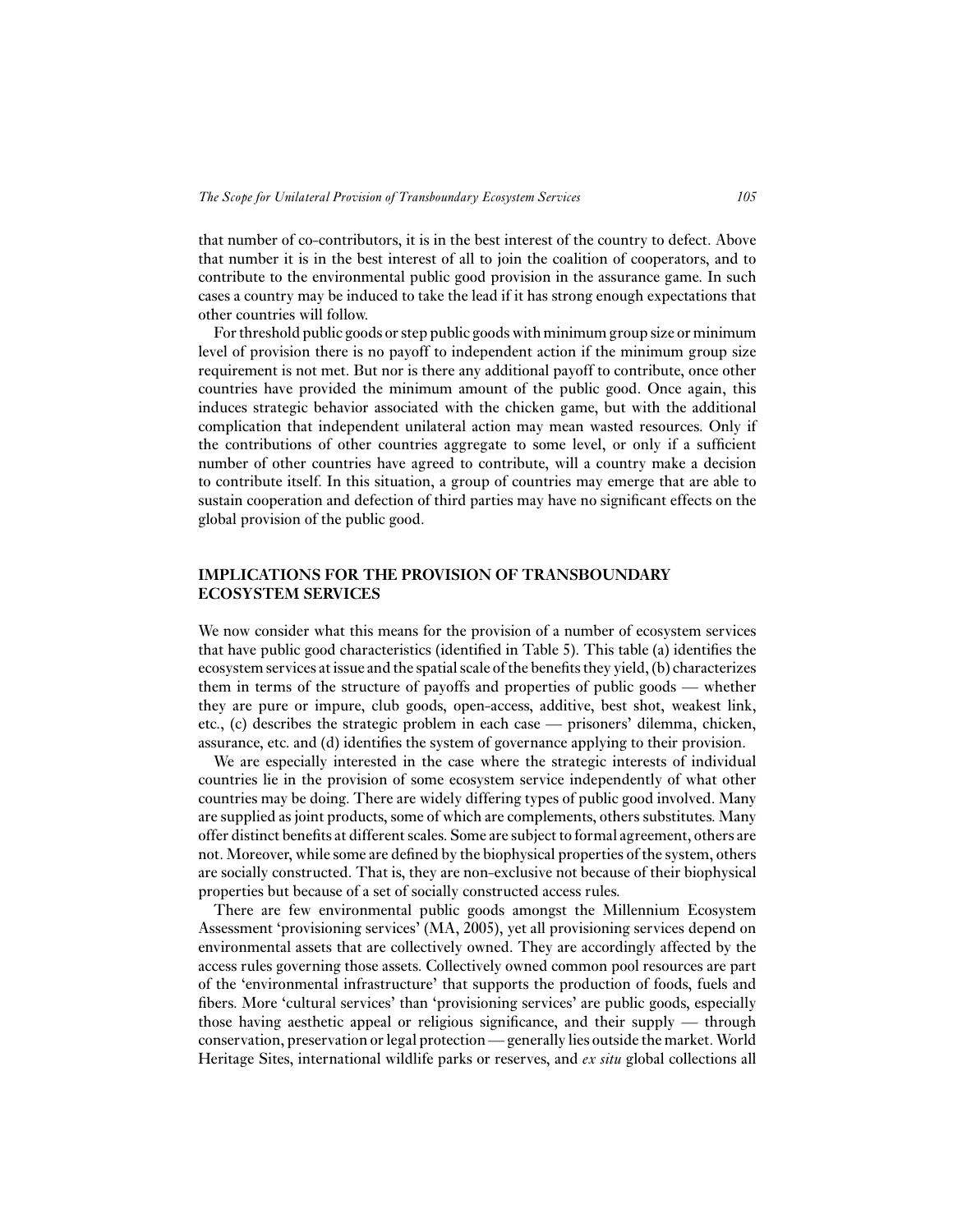|                                                                                               |                        | <b>Table 5</b> . Ecosystem services that are international environmental public goods. |                                  |                      |
|-----------------------------------------------------------------------------------------------|------------------------|----------------------------------------------------------------------------------------|----------------------------------|----------------------|
| Environmental                                                                                 | MA ecosystem service   |                                                                                        |                                  | Current              |
| action                                                                                        | and geographic scale   | Publicness and supply technology                                                       | Strategic problem                | governance           |
| Conservation of endangered Cultural, local to global<br>Conservation of common pool resources |                        | Pure public good. Additive                                                             | Additive: prisoners' dilemma     | Local-national       |
| species                                                                                       |                        | (endangered species census or                                                          | game if $b_i < c_i$ or chicken   | regulation, PA,      |
|                                                                                               |                        | the size of an ecosystem left                                                          | game if no action can have       | MEA                  |
|                                                                                               |                        | aside for conservation); better                                                        | disastrous consequences. Better  |                      |
|                                                                                               |                        | shot (protection of a given                                                            | shot: chicken game. Weaker       |                      |
|                                                                                               |                        | endangered species);                                                                   | link: assurance game or chicken  |                      |
|                                                                                               |                        | weakest/weaker link                                                                    | game if strong diminishing       |                      |
|                                                                                               |                        | (controlling illegal trade; or                                                         | returns. Threshold: assurance    |                      |
|                                                                                               |                        | conservation of a                                                                      | game if countries in minimum     |                      |
|                                                                                               |                        | metapopulation); threshold                                                             | size group known a priori,       |                      |
|                                                                                               |                        | (maintaining a minimum size                                                            | otherwise chicken game or        |                      |
|                                                                                               |                        | habitat, or corridors)                                                                 | battle-of-the-sexes.             |                      |
| Conservation of genetic                                                                       | Provisioning Cultural, | Pure public good. Additive                                                             | Additive: prisoners' dilemma     | Local-national       |
| information                                                                                   | local to global        | (in-situ conservation policies),                                                       | game if $b_i < c_i$ or chicken   | regulation, PA,      |
|                                                                                               |                        | better shot (gene banks)                                                               | game if no action can have       | <b>MEA</b>           |
|                                                                                               |                        |                                                                                        | disastrous consequences. Better  |                      |
|                                                                                               |                        |                                                                                        | shot: chicken game.              |                      |
| Conservation of harvested                                                                     | Provisioning,          | Common pool resource.                                                                  | Additive: Prisoners' dilemma     | Local-national       |
| wild living resources                                                                         | regional-global        | Additive (harvesting quotas in                                                         | game or chicken game if no       | regulation, PA,      |
|                                                                                               |                        | fisheries)                                                                             | action can have disastrous       | MEA                  |
|                                                                                               |                        |                                                                                        | consequences.                    |                      |
| Protection of sites of special<br>scientific interest,                                        |                        | Cultural, local to global Joint product. Best, better                                  | Best, better shot: chicken game. | Local protection,    |
|                                                                                               |                        | shot, weighted sum (word                                                               | Weighted sum: harmony            | PA, SPP              |
| religious or cultural                                                                         |                        | heritage protection)                                                                   | game — when joint products       |                      |
| significance                                                                                  |                        |                                                                                        | include significant excludable   |                      |
|                                                                                               |                        |                                                                                        | provider-specific benefits.      |                      |
|                                                                                               |                        |                                                                                        |                                  | $\sim$ $\sim$ $\sim$ |

*106 Touza and Perrings*

(Continued) (*Continued* )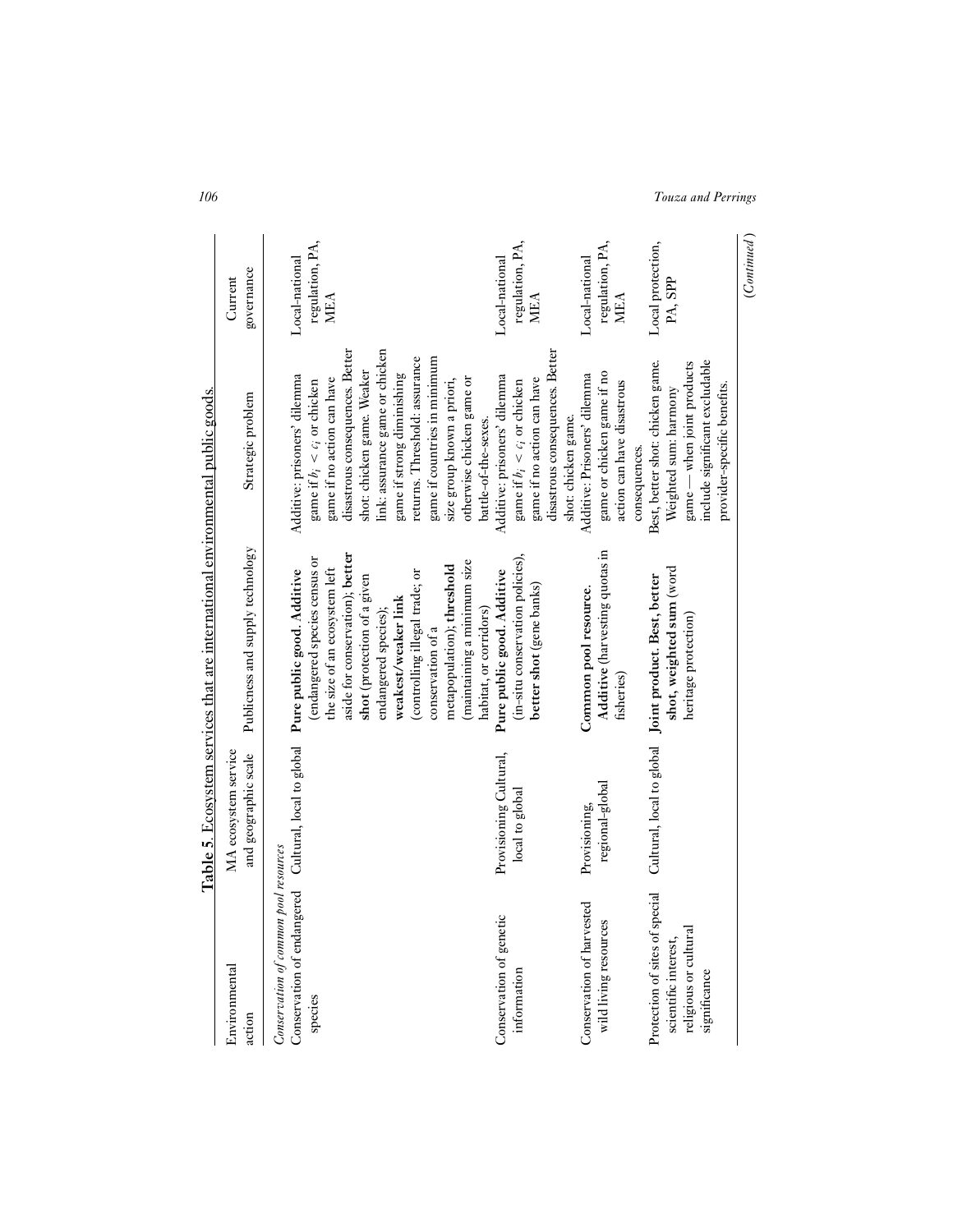|                                                                                  |                                                                  | Table 5. (Continued)                                                                                                                                                           |                                                                                                                                                                                                                                      |                                                                        |
|----------------------------------------------------------------------------------|------------------------------------------------------------------|--------------------------------------------------------------------------------------------------------------------------------------------------------------------------------|--------------------------------------------------------------------------------------------------------------------------------------------------------------------------------------------------------------------------------------|------------------------------------------------------------------------|
| Environmental<br>action                                                          | MA ecosystem service<br>and geographic scale                     | Publicness and supply technology                                                                                                                                               | Strategic problem                                                                                                                                                                                                                    | governance<br>Current                                                  |
| Control of human, animal and plant health<br>Management of infectious<br>disease | Regulating, local to<br>global                                   | weakest link (monitoring and<br>Impure public good. Weaker,<br>limiting a disease outbreak);<br>reproduction ration below<br>threshold (getting basic<br>one).                 | game or chicken game if strong<br>Threshold: assurance game if<br>Weaker, weakest link: assurance<br>countries in minimum size<br>otherwise chicken game or<br>group known a priori,<br>diminishing returns.<br>battle-of-the-sexes. | regulation, MEA<br>Local-national                                      |
| Quarantine, port inspections Regulating, local to                                | global                                                           | Impure public good. Weaker,<br>weakest link                                                                                                                                    | game or chicken game if strong<br>Weaker, weakest link: assurance<br>diminishing returns.                                                                                                                                            | regulation, MEA<br>Local-national                                      |
| Pest control                                                                     | Regulating, local to<br>global                                   | Impure public good. Weakest,<br>weaker link (limiting the<br>spread).                                                                                                          | Weaker, weakest link: assurance<br>game, or chicken game.                                                                                                                                                                            | regulation, MEA<br>Local-national                                      |
| Eradication of invasive<br>species                                               | Regulating, local to<br>global                                   | Impure public good. Weakest,<br>weaker link (eradication and<br>containment of any further<br>spread); threshold                                                               | Assurance game, or coordination<br>country to eliminate as long as<br>abroad but it does pay when it<br>has already been eliminated<br>the invasive species exists<br>game, if it does not pay a<br>abroad.                          | regulation, MEA<br>Local-national                                      |
| disease/pest/invasive<br>Vaccine development<br>Information about<br>risks       | Regulating, local to<br>Regulating, local to<br>global<br>global | Pure public good. Best, better<br>shot (HIV/AIDS vaccination)<br>Pure public good. Better shot<br>(building a pest database),<br>Weakest link (information<br>sharing network) | Weakest link: assurance game.<br>Best, better shot: chicken game.<br>Better shot: chicken game;                                                                                                                                      | regulation, MEA<br>regulation, MEA<br>Local-national<br>Local-national |
|                                                                                  |                                                                  |                                                                                                                                                                                |                                                                                                                                                                                                                                      | (Continued)                                                            |

*The Scope for Unilateral Provision of Transboundary Ecosystem Services 107*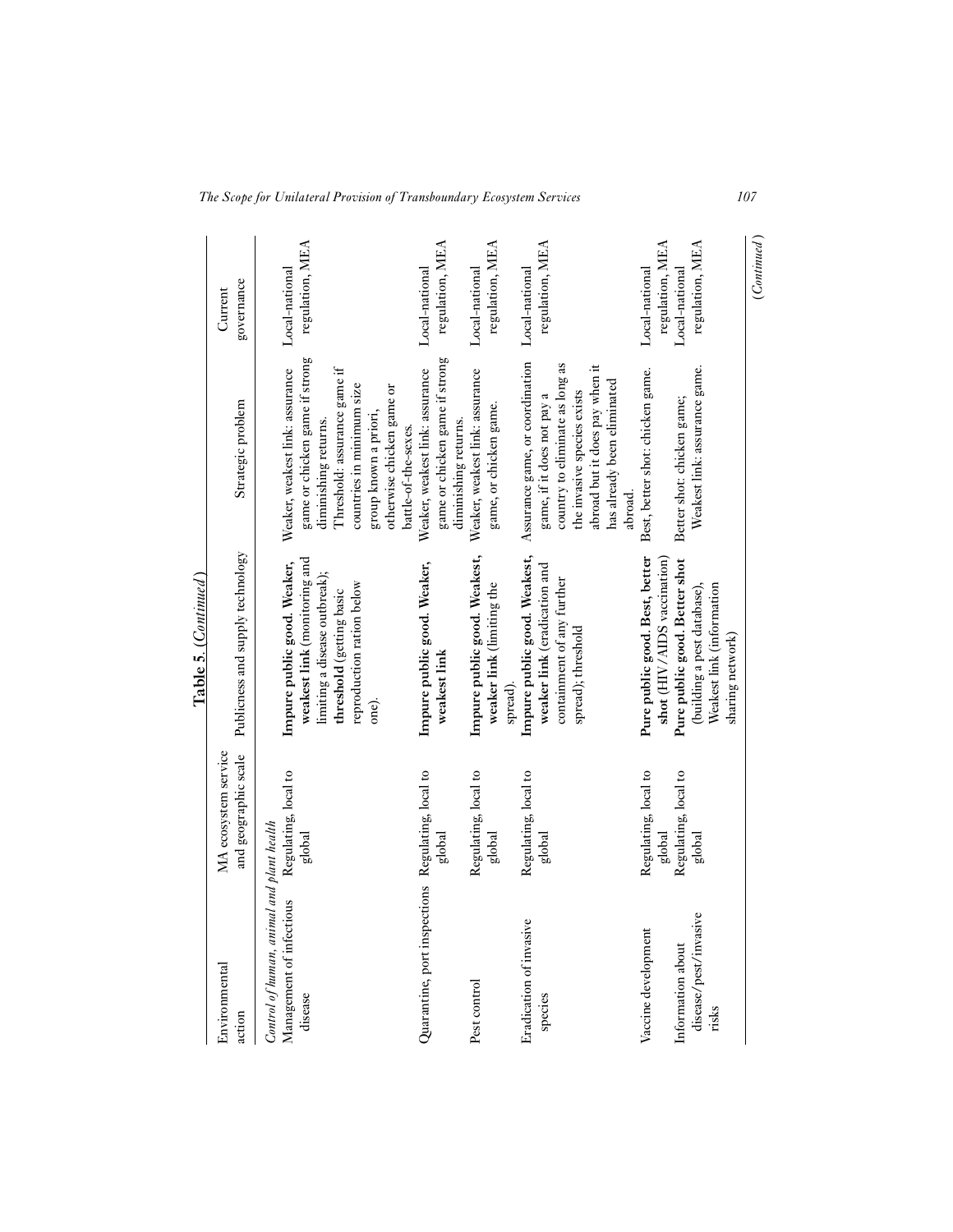| Environmental<br>action                                                                                | MA ecosystem service<br>and geographic scale | Publicness and supply technology                                                                                                                          | Strategic problem                                                                                                                                                                                                             | governance<br>Current                |
|--------------------------------------------------------------------------------------------------------|----------------------------------------------|-----------------------------------------------------------------------------------------------------------------------------------------------------------|-------------------------------------------------------------------------------------------------------------------------------------------------------------------------------------------------------------------------------|--------------------------------------|
| Coastal protection against<br>Natural hazard protection<br>storms                                      | Regulating, local to<br>regional             | protect hinterland), weakest<br>link (where protective dykes<br>Pure public good. Weighted<br>sum (where coastal barriers<br>need to be intact to deliver | Weighted sum: a variety of games<br>may be possible depending on<br>the weights; harmony game if<br>large. Weakest link: assurance<br>provider-specific benefits are                                                          | Local-national<br>regulation         |
| Flood protection                                                                                       | Regulating, local to<br>regional             | Pure public good. Additive,<br>weighted sum<br>benefits)                                                                                                  | of a joint action (e.g., building a<br>differ in the preferred location<br>Harmony, prisoner's dilemma or<br>battle of the sexes, if countries<br>game.<br>dam).                                                              | Local-national<br>regulation         |
| Management of atmospheric quality<br>Regulation of air quality,<br>control of $NO_X$ , SO<br>emissions | Regulating, local to<br>regional             | Impure public good. Weighted A variety of games may be<br>sum                                                                                             | with SO <sub>2</sub> seem to characterize<br>weights. Weights associated<br>a harmony game (Helsinki<br>possible depending on the<br>Protocol).                                                                               | Local-national<br>regulation,<br>MEA |
| Stabilization of ozone                                                                                 | Supporting, global                           | Pure public good. Additive<br>(reducing use of ozone<br>destroying chemicals)                                                                             | showed benefits $>$ costs for any<br>pursuit of self-interest without<br>regard to the actions of others<br>producers. An EPA report<br>country acting alone. The<br>Harmony game for the core<br>leads to unilateral action. | MEA, EM, PES                         |
| Carbon sequestration                                                                                   | Supporting, global                           | Pure public good. Additive<br>(reducing CO <sub>2</sub> emissions)                                                                                        | Prisoners' dilemma game or<br>chicken game.                                                                                                                                                                                   | MEA, EM, PES                         |

*108 Touza and Perrings*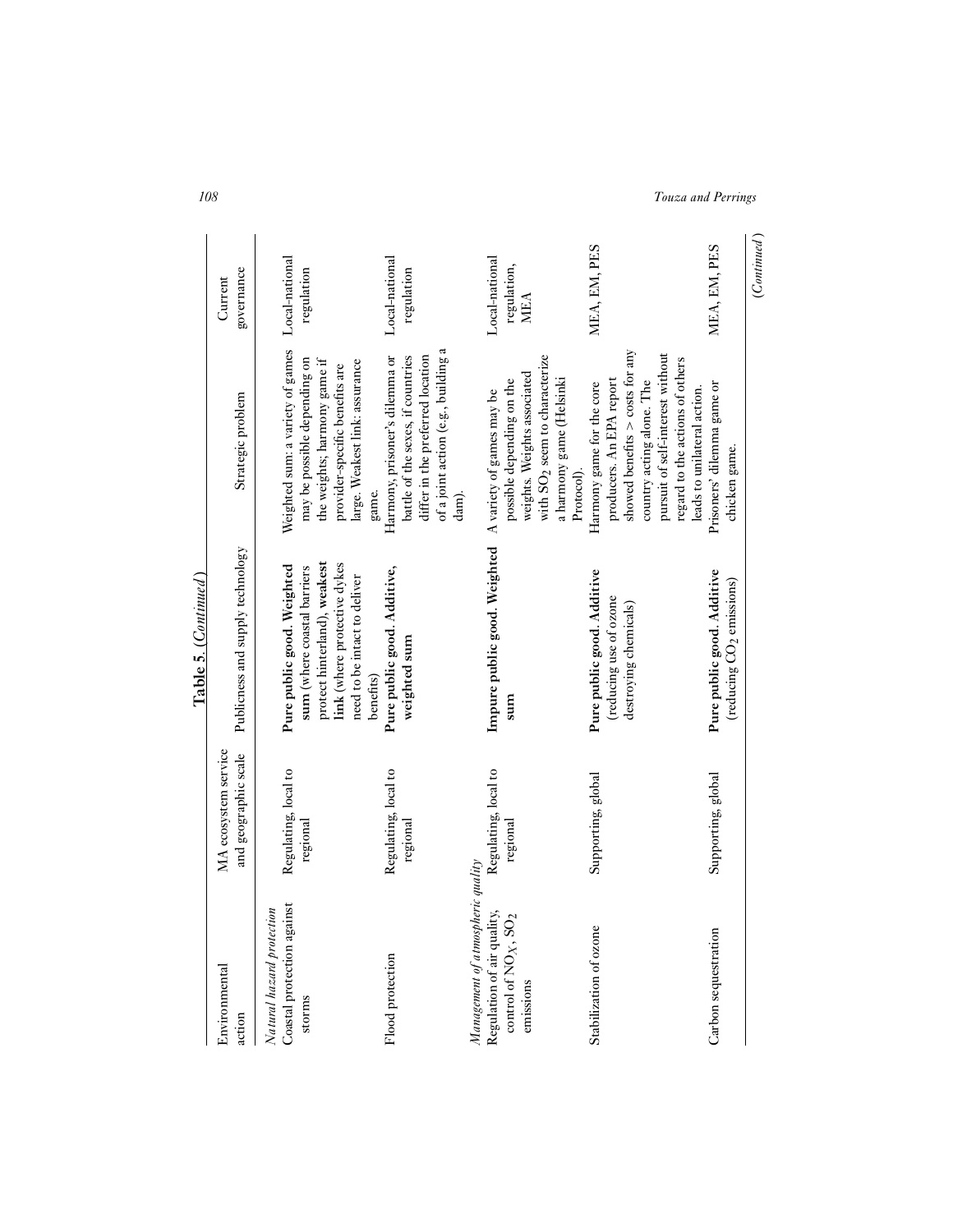|                                                   |                                              | Table 5. (Continued)                                                                                                                                                                                                                                                                                                                                                                                               |                                                                                                                                                                                                                                           |                                             |
|---------------------------------------------------|----------------------------------------------|--------------------------------------------------------------------------------------------------------------------------------------------------------------------------------------------------------------------------------------------------------------------------------------------------------------------------------------------------------------------------------------------------------------------|-------------------------------------------------------------------------------------------------------------------------------------------------------------------------------------------------------------------------------------------|---------------------------------------------|
| Environmental<br>action                           | MA ecosystem service<br>and geographic scale | Publicness and supply technology                                                                                                                                                                                                                                                                                                                                                                                   | Strategic problem                                                                                                                                                                                                                         | governance<br>Current                       |
| Management of water quality<br>Coastal protection | Regulating, local to<br>regional             | Additive                                                                                                                                                                                                                                                                                                                                                                                                           | Prisoner's dilemma game or<br>chicken game.                                                                                                                                                                                               | Local-national<br>regulation,<br><b>MEA</b> |
| Watershed or shared lake<br>protection            | Regulating, local to<br>regional             | Weighted sum, Weakest link<br>Joint products. Additive,<br>(setting standards)                                                                                                                                                                                                                                                                                                                                     | Additive: prisoner's dilemma,<br>chicken game, or assurance<br>Weighted sum: a variety of<br>Weakest-link: coordination<br>game if economics of scale<br>from join water treatment.<br>depending on the weights.<br>games may be possible | Local-national<br>regulation,<br>MEA        |
| Nutrient flows                                    | Supporting, local to<br>regional             | Additive with threshold                                                                                                                                                                                                                                                                                                                                                                                            | Chicken or battle of the sexes.<br>battle-of-sexes, assurance).<br>game (pure coordination,                                                                                                                                               | Local-national<br>regulation,<br><b>MEA</b> |
| PES, payments for                                 |                                              | ecosystem services; MEA, multilateral environmental agreement; SPP, state-private partnership; PA, Protected Area. Note:<br>Further details on these international actions can be found in the literature cited along this review, e.g., human, animal and plant health, and air<br>quality (Sandler, 2004; Barrett, 2003, 2007), species conservation (Holzinger, 2001), and water management (Dombrowsky, 2007). |                                                                                                                                                                                                                                           |                                             |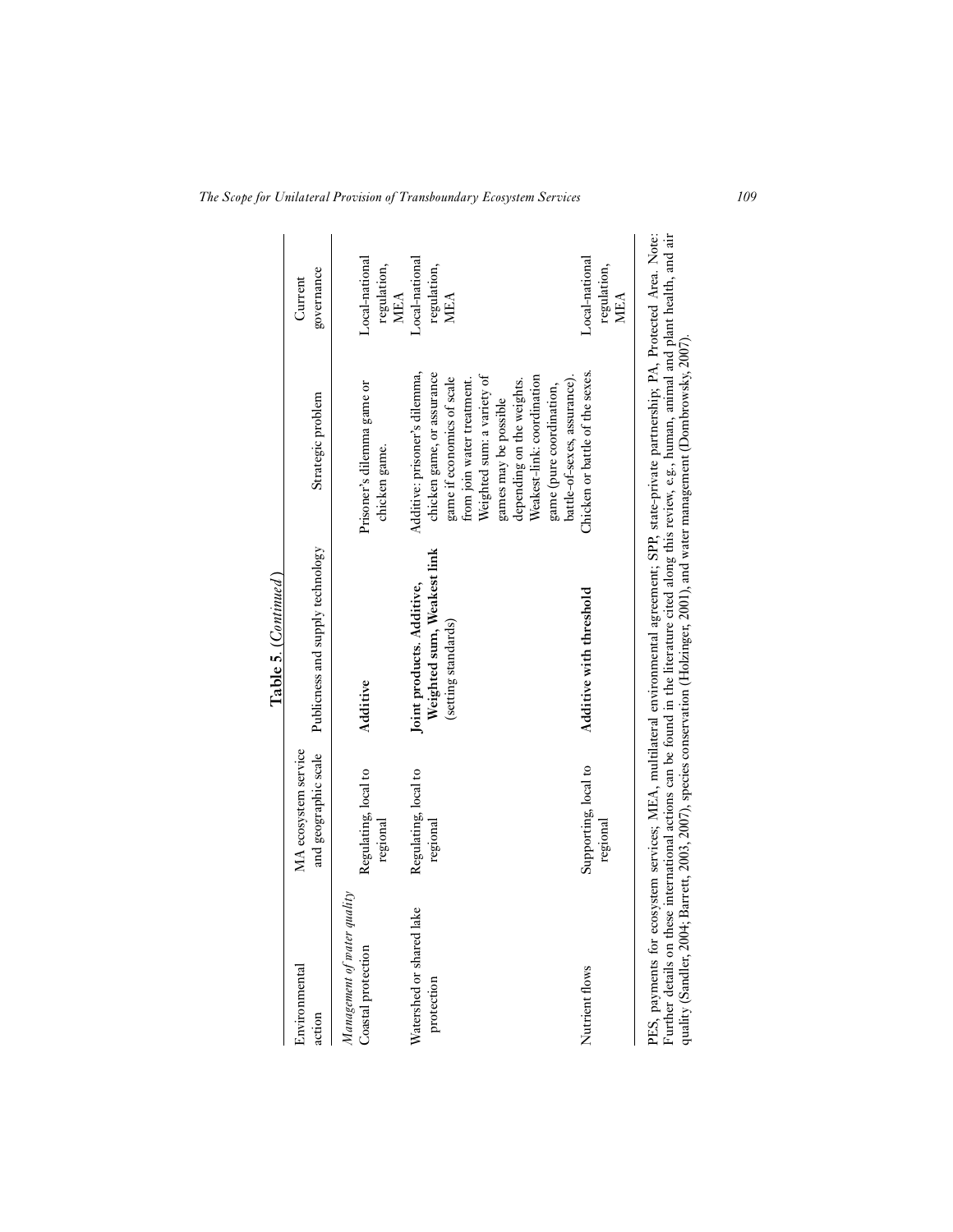involve international collective action. These are often best or better shot problems, implying that the benefits to those affected by the public good are unilaterally provided by individual countries or consortia of countries best able to fund provision of the good.

The 'regulating services' are frequently supplied as an international public good. In agriculture, for example, the regulatory benefits offered by crop genetic diversity operate all the way from the local to the global scale. Supply technologies for the regulating services can take different forms. While disease control is frequently a weakest or weaker link supply public good, the protection offered by redundancy in functional groups of species (a regulating service) or by flood control actions are generally additive (Sandler, 2004; Barrett, 2007; Holzinger, 2001; Dombrowsky, 2007). TheMA 'supporting services' include the processes of the atmosphere, the hydrosphere and the biosphere, and offer benefits that extend all the way from the local to the global scale. While the supply technologies for public goods of this type are generally additive, they operate at very different scales. Mitigation of climate change through carbon sequestration or reduced carbon emissions is additive at the global scale. Mitigation of water pollution risks through reductions in nitrate emissions is additive at much more local scales.

More important for the incentive countries to provide environmental public goods is the fact that particular land uses may support the provision of environmental public goods at multiple scales (Perrings and Gadgil, 2003). Biodiversity in tropical forests, for example, yields a set of private benefits in the form of timber and other products including medicinal plants, hunting, fishing, recreation and tourism. But tropical forests also have value for their role in the provision of a number of global public goods, including carbon sequestration and genetic information, as well as a number of local public goods, including the regulation of the hydrological cycle, microclimatic regulation and so on. Similarly, conservation of watersheds for the supply of clean water also provides habitat for endangered species.

In fact, the complementarity between distinct environmental public goods associated with forests is the basis for the growing enthusiasm for the Reduced Emissions from Deforestation and forest Degradation in developing countries (REDD) scheme (Myers, 2007; Miles and Kapos, 2008; O'Connor, 2008). In the REDD case, for example, carbon sequestration is thought to be produced jointly with biodiversity and watershed protection. Yet unless public goods are perfect complements in production, the development of a mechanism to assure supply of one will not assure supply of another. As it happens, the complementarity in production between carbon sequestration and other ecosystem services is not yet established (Jackson *et al.*, 2005), and the pattern of protection implied by distinct ecosystem services is quite different (Chan *et al.*, 2006). But where the provision of one public good is a by-product of the provision of another, the costs of provision can be very low.

The incentive to individual countries to free ride on others is greatest in the case of additive supply technologies, and least in the case of weakest link technologies (Holzinger, 2001). The incentive to individual countries to act unilaterally is greatest in the case of best-shot supply technologies, and least in the case of summation technologies. However it also depends on the net costs and benefits of public good provision. The joint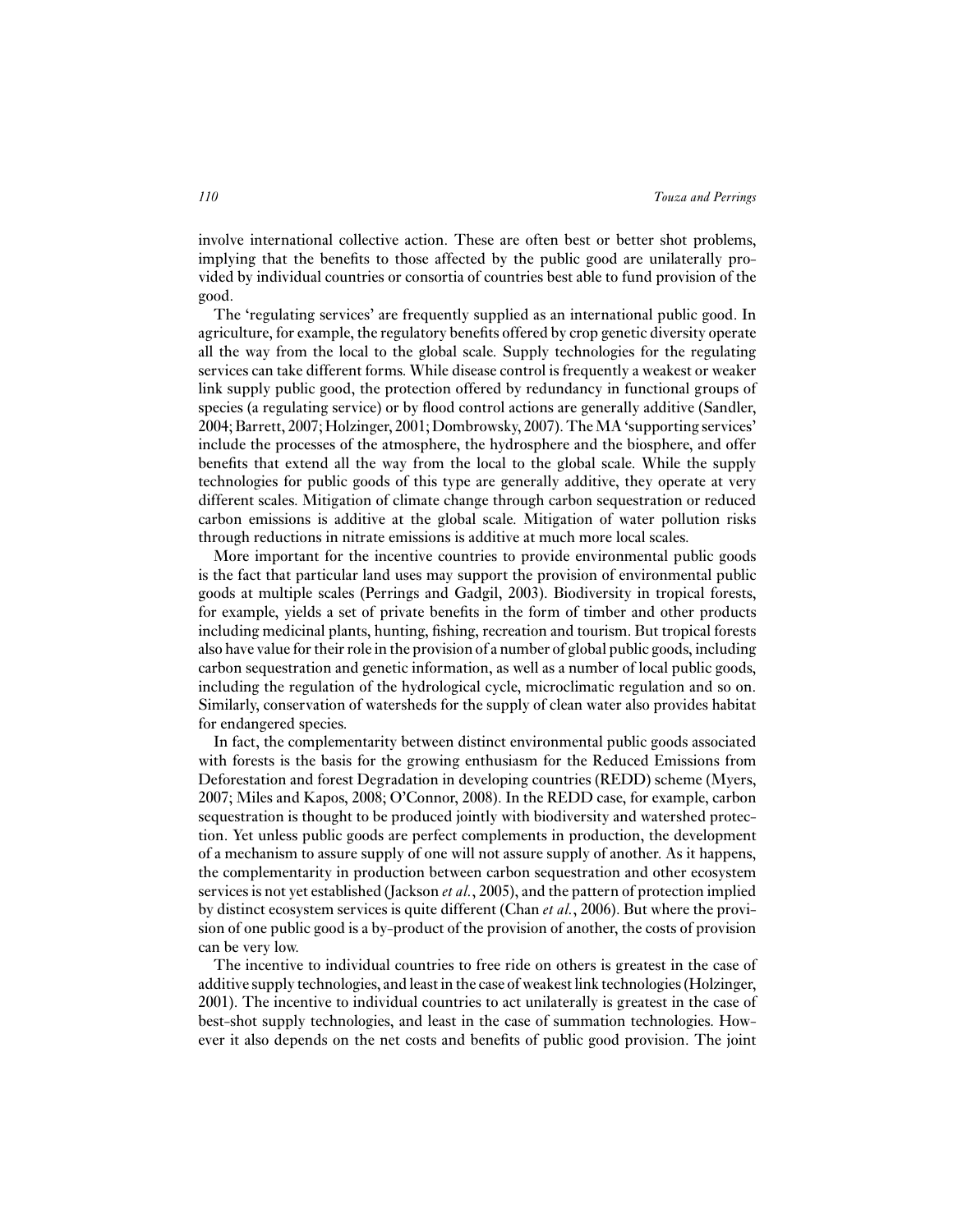production of public goods can significantly reduce the cost of their provision. Whether the public good is 'pure' or 'impure' — whether it yields any privately capturable benefits in addition to its non-capturable public benefits — can just as significantly increase the benefits of their provision (Sandler, 1997, 2004). Biodiversity conservation, for example, is an impure global public good (a public good yielding both nationally capturable benefits as well as a set of non-exclusive and non-rival benefits to the global community). The greater the locally capturable benefits of environmental public good provision, and the greater the complementarity between these locally capturable benefits and the benefits to the wider community, the greater will be the incentive to provide the international environmental public good independent of what choices are made by other countries.

Several factors turn out to be important in determining the payoff to local provision of public goods that confer wider benefits. The most important of these are the rules of access to the resources involved. Common pool environmental resources that are open access but also scarce (the social opportunity cost of their use is not zero) are systematically overexploited. Environmental public goods that are public only by virtue of the access rules that govern their use are especially vulnerable. At the same time, environmental public goods that are 'localized' through access restrictions are often able to deliver benefits to members efficiently. Indeed, there is an extensive body of evidence for the effectiveness of local rules of management for common pool resources that are subject to regulated access (reported in the extensive literature that builds on Ostrom's seminal contribution: Ostrom, 1990).

Taking the services identified in Table 5, the international environmental public goods that are most vulnerable to free-riding behavior and that are most likely to be undersupplied are those for which the supply technology is additive, the cost of provision is high, and large numbers of countries are involved. They include:

- 1. In situ conservation of endangered species and genetic information.
- 2. Conservation of harvested wild living resources from ecosystems beyond national jurisdiction.
- 3. Mitigation of climate change through abatement of  $CO<sub>2</sub>$  and carbon sequestration.
- 4. International management of nutrient flows.

For this category of environmental public goods, cooperation and unilateral action is least likely and defection most likely. Indeed, this is reflected in the weakness of the associated MEAs: The Convention on Biological Diversity, the UN Convention on the Law of the Sea and UN Framework Convention on Climate Change. Yet even for this least tractable set of public goods, the fact that some may be jointly produced (reducing the national cost of provision) and that they may yield nationally capturable benefits (increasing the national benefits of provision) increases the payoffs to national action. If complementarity in production and nationally capturable benefits are large enough, the strategic options switch from those associated with the prisoners' dilemma to those associated with the harmony game, where there is no dilemma between individual and collective action.

A second vulnerable category includes international environmental public goods where benefits are limited by the capacity of the least effective country/set of countries,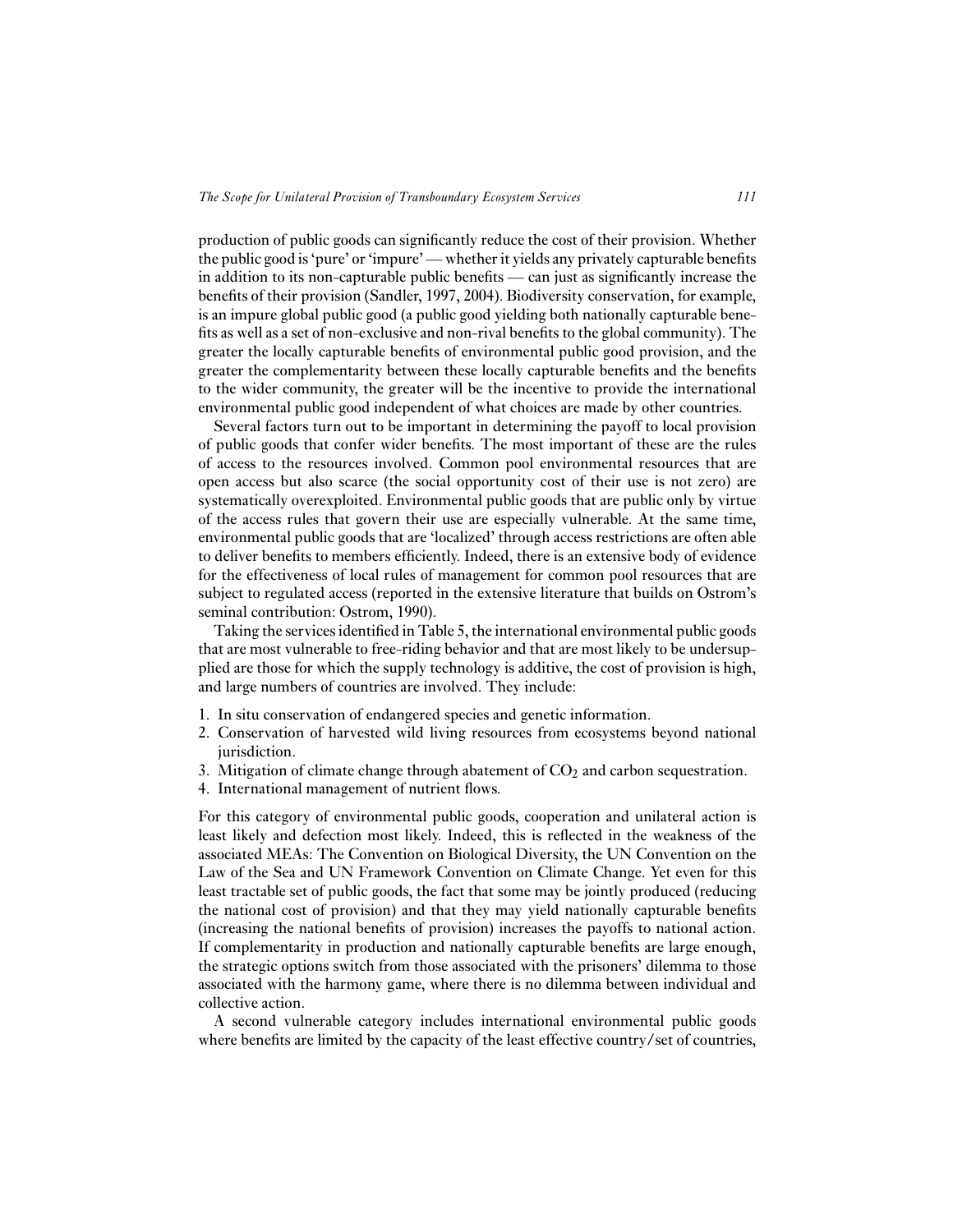the weakest/weaker link problems. These include:

- 5. Management of infectious disease
- 6. Quarantine, port inspections
- 7. Pest control
- 8. Eradication of invasive species

Weakest/weaker-link public goods in this category are undersupplied relative to demand by all but one/by most countries. On the positive side there is an incentive to countries with greater capacity to invest in the capacity of the weakest/weaker links in the chain. This is reflected in the major multilateral agreements dealing with these phenomena. For example, both the Sanitary and Phytosanitary Agreement and the International Health Regulations include provisions that direct high-income countries to invest in the capacity of low-income countries to comply with the terms of those agreements. However, where protection against infectious diseases or invasive pests is an impure public good — i.e., where there is a nationally capturable benefit from reducing international risks — individual countries will have an incentive to take unilateral investment in the weakest/weaker links in the chain independent of the Sanitary and Phytosanitary Agreement and the International Health Regulations. The result is a number of bilateral agreements that include capacity building as a specific objective.

A third category of international environmental public goods that is less problematic than it seems at first is that for which the technology of supply involves a weighted sum of national contributions. It includes:

- 9. Coastal protection against storm damage
- 10. Flood protection
- 11. Regulation of air quality, control of  $NO<sub>X</sub>$  and  $SO<sub>2</sub>$  emissions
- 12. Protection of sites of special scientific interest, religious or cultural significance

The weights in each case determine the marginal impact of the contribution of each country. If the weights are different for different countries, then the contributions of those countries are not perfectly substitutable. The impacts of sulfur emissions from different countries, for example, vary with wind patterns, and country's location. The impacts of flood protection vary with local environmental conditions, and so on. Since weighted sum technologies are additive, they are still associated with a strong incentive to free-ride on the efforts of others, but because local conditions matter, they affect the costs and benefits of local provision of the public good, and hence the payoffs to national action. When country-specific net gains from own efforts are high, provision efforts are promoted. The weights in such cases may indicate the degree to which provision of a public good yields nationally capturable benefits — i.e., the degree to which the public good is 'impure'. For example, countries in which a high proportion of emissions to air are deposited on their own soil have a stronger incentive to abate those emissions than countries whose emissions are transported abroad.

The fourth and final category of international environmental public goods described in Table 5 is the least problematic of all. It is the category of best-shot, better-shot and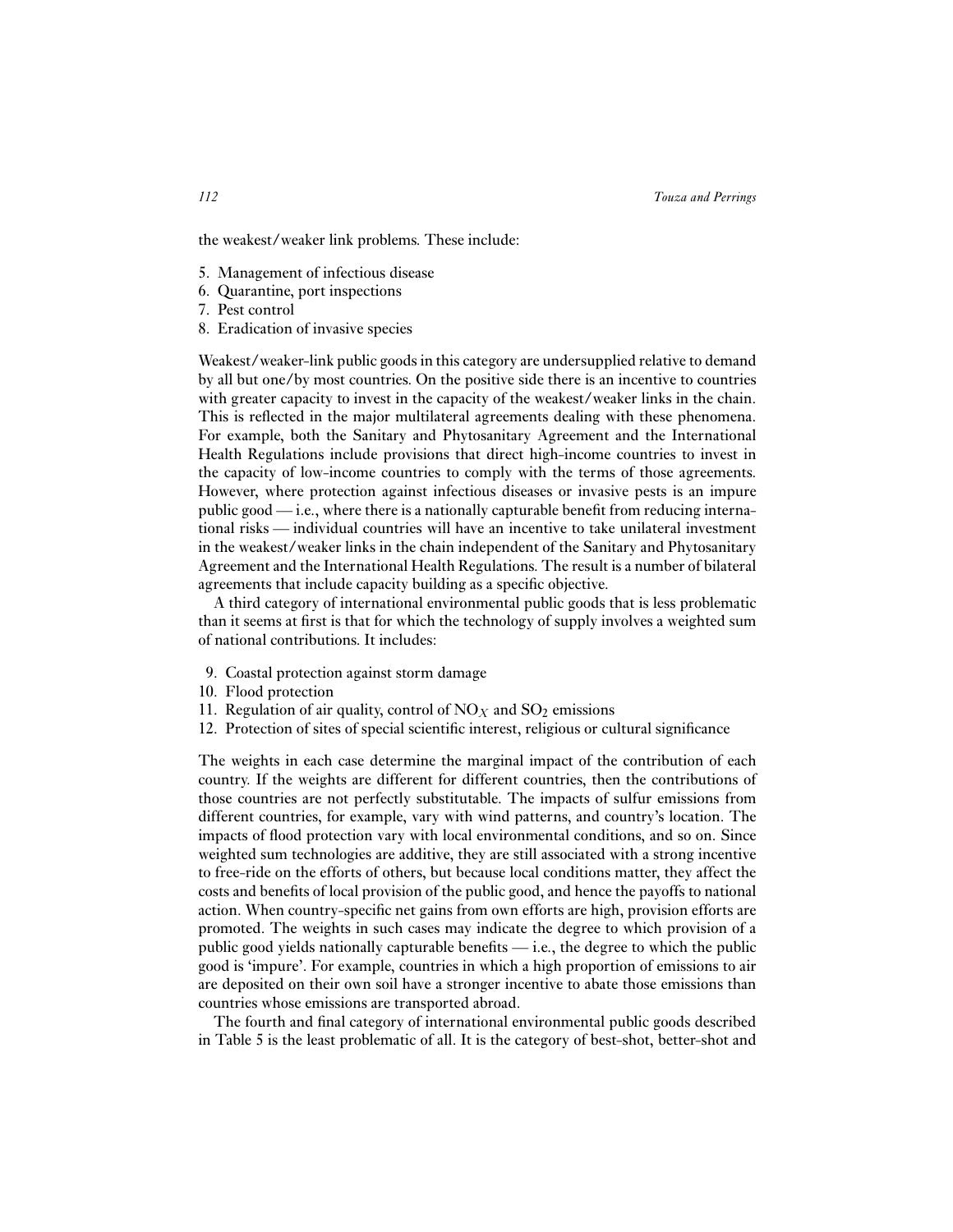(some) threshold goods public goods. It comprises:

- 13. Vaccine development
- 14. Information about disease/pest/invasive risks

While each country would like the others to take on the burden of provision, these public goods will generally be provided by unilateral action. Unilateral action will be taken by the countries that stand to gain the greatest benefits from provision of the public good, and the fact that the remaining countries will free-ride on their efforts has no effect on the level of benefits enjoyed by all.

# **DISCUSSION AND CONCLUSIONS**

A particular model of collective action, the prisoners' dilemma, is often incorrectly treated as the general model of collective action. In fact a wide range of issues have been analyzed this way without carefully scrutiny to check that their underlying payoff structure corresponds to this particular formalization (Snidal, 1985). There are other models of collective action that have different implications for international cooperation. While provision of some international environmental public goods involves a prisoners' dilemma, provision of others does not. In many cases the incentives to nation states— the payoffs to alternative actions — either supports coordinated action or encourages unilateral action. Understanding when this is the case helps identify where the international community should be focusing its efforts.

For all international environmental public goods, the structure of payoffs to alternative actions reflects a range of environmental, institutional and economic conditions. We have made the point that the public good characteristics of many ecosystem services is socially constructed — open access common pool resources being the classic case. They are non-exclusive by the rules of access that apply, and not by their biophysical characteristics. More generally, governance structures affect the number of parties involved in the provision of public goods, the nature and frequency of interactions between them, the spatial and temporal scale of public good provision, the resources available to change the structure of payoffs, and so on. Changing governance structures changes outcomes by changing payoffs.

What is clear is that we should not expect a positive correlation between the size of the global benefit and the number of parties to an agreement. Inclusiveness is not always beneficial. Kaul *et al.*'s (2003) principle of 'the equivalence of publicness' in the provision of public goods at the international level implies that the set of stakeholders in a transboundary environmental public good should be matched with the set of participants involved in negotiation over its provision. This principle is reflected in the large numbers of signatories to multilateral agreements addressing global public goods. But few such agreements offer significant benefits. It is possible in many cases to achieve better results with a relatively small coalition of states. Free riding is still a risk, but the potential for transfers to induce cooperation between members of the coalition is significantly greater. For example, the Regional Fisheries Management Organizations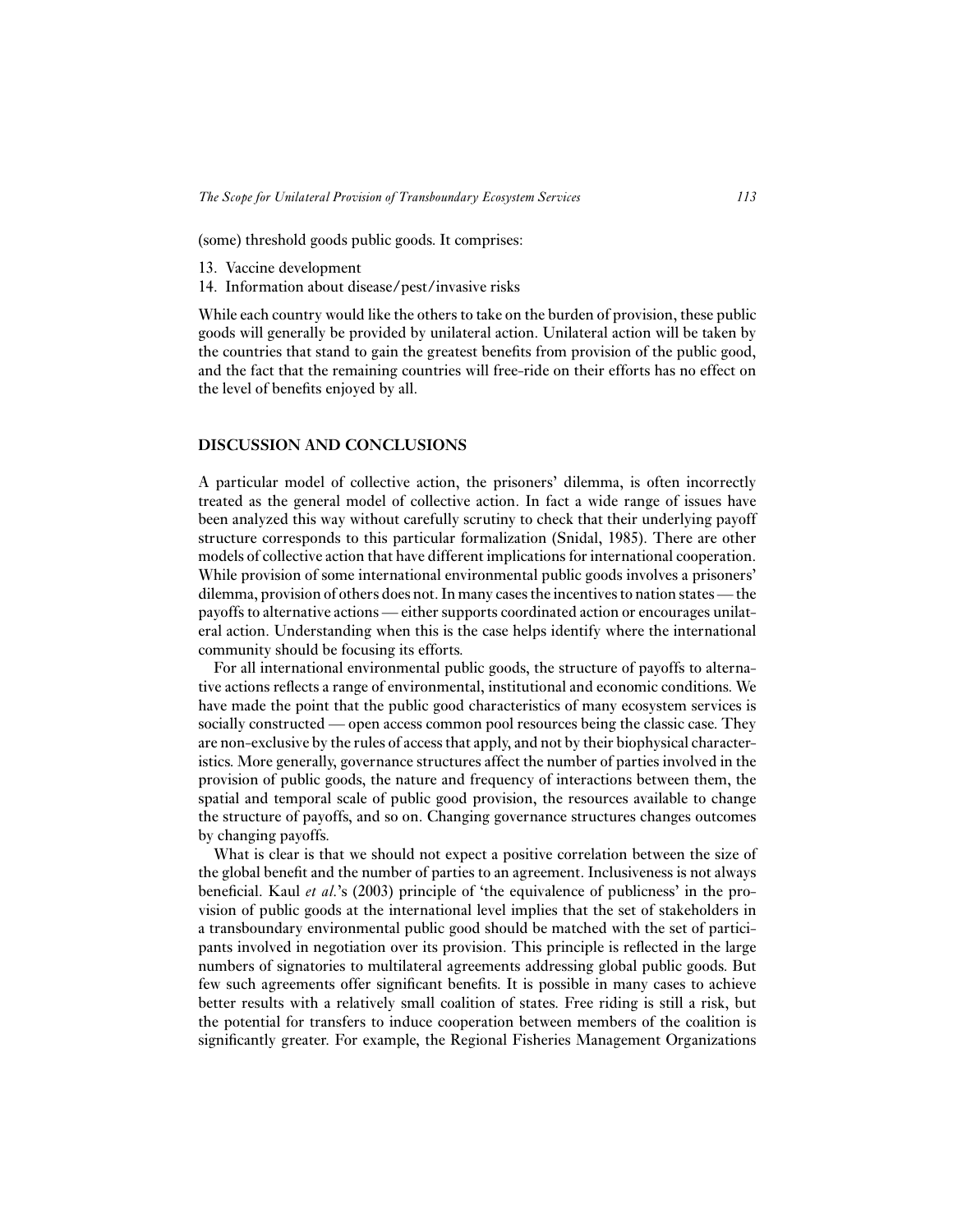(RFMOs) involve smaller numbers of partners and have more precisely defined remits than the UN Convention on the Law of the Sea or the Compliance and Fish Stocks Agreements (Sandler, 2005). They also offer scope for repeated negotiation amongst a relatively small number of parties. They are limited by the fact that they cannot effectively establish exclusive rights for member states, nor do they have the capacity to deal with unregulated fishing by non-members (Barrett, 2004; Munro, 2008), but they do offer the best currently available option for regulating access to sea areas beyond national jurisdiction.

The main conclusion to be drawn from this review is that the ecosystem services that most depend on collective provision are those for which the supply technology is additive, the cost of provision is high, and large numbers of beneficiaries are involved. For these ecosystem services there is little alternative to developing a system of international governance built on multilateral agreement. For all other transboundary ecosystem services, however, there exists at least some incentive for countries to take unilateral action. In some cases, this may involve action to change the payoffs to third parties so as to induce them to provide the public good. In other cases, it may involve direct provision of the public good itself. There are two areas where unilateral action to change the payoffs to third parties has the potential to offer international benefits.

The first is by investing in the capacity of weakest/weaker-link countries in weakest/weaker-link public good supply problems. This is built in to the Sanitary and Phytosanitary Agreement and the International Health Regulations, but there are other examples of weakest/weaker link environmental public goods that have been addressed through international development assistance programs independent of any multilateral agreement. By boosting the capacity of the weakest link in such cases, all other countries benefit.

The second is by investing in the nationally capturable benefits of public good supply so as to change the payoffs sufficiently to induce national action, independent of actions by others. The best current example of this is investment in ecotourism as a way of increasing the nationally capturable benefits of biodiversity conservation. This generates the public good as a by-product of a private good. It recognizes that the incentive to take unilateral action in the provision of any public good is much stronger for 'impure' than for 'pure' public goods. Where there are nationally capturable benefits, then the nation state has an incentive to invest so as to acquire those benefits. Our four examples of this are: coastal protection against storm damage, flood protection, regulation of air quality and control of  $NO<sub>X</sub>$  and  $SO<sub>2</sub>$  emissions, and protection of sites of special scientific interest, religious or cultural significance. There are, however, many other ecosystem services that offer benefits at the scale of an individual country in addition to any benefits they offer internationally. In fact the Global Environment Facility exists as a mechanism for exactly this purpose, to change the benefit–cost ratio of national investments that offer a global public benefit. The current scale of GEF operations may be very small relative to the value of the environmental public goods at stake, but it is the right institution to address this category of transboundary ecosystem services.

Finally, there is a class of ecosystem services that falls into the category of best- or better-shot public goods. For this category there are strong incentives to one or more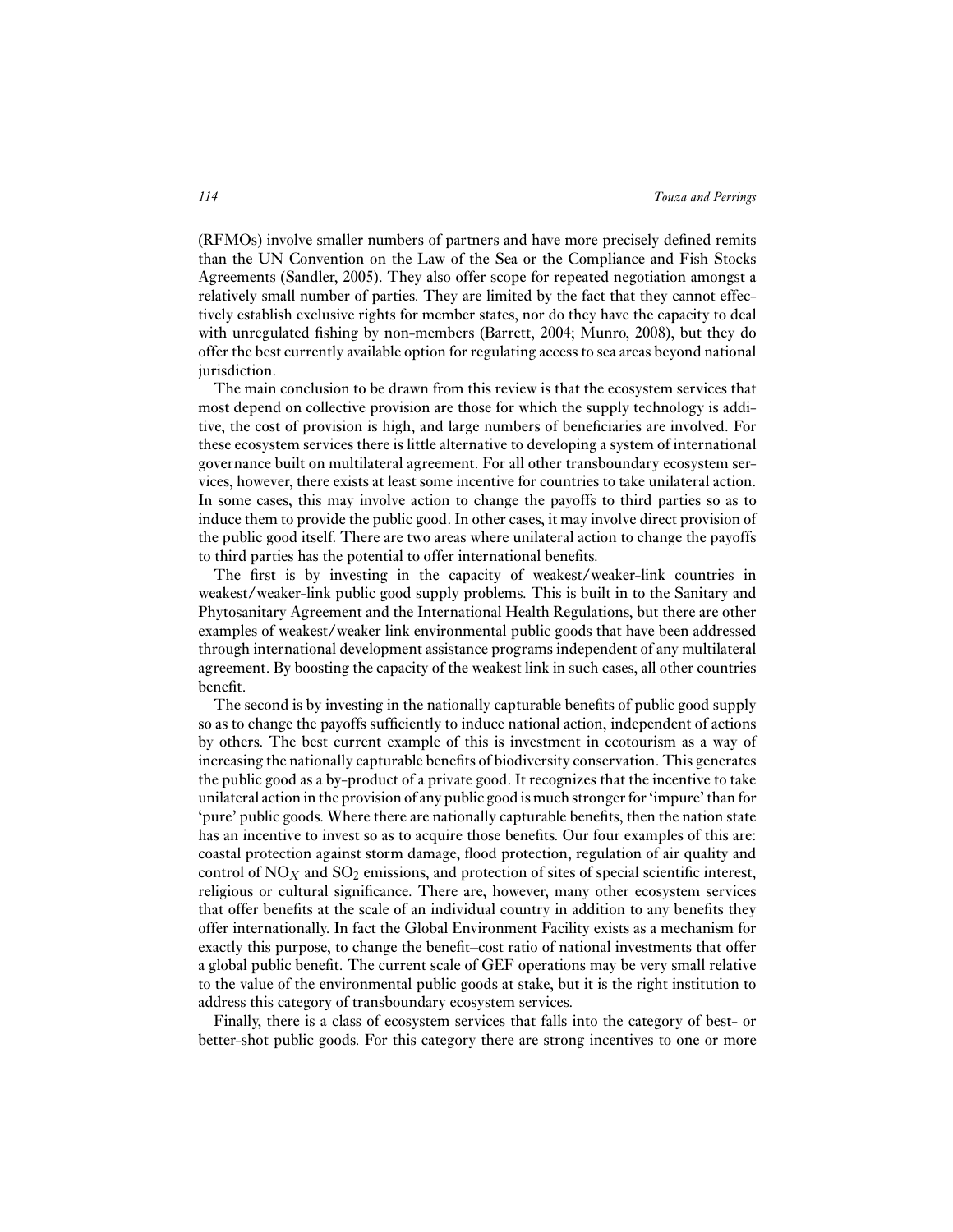countries to supply them. They include the provision of information on harmful pests or pathogens dispersed via the world system of trade and travel, and the development of vaccines against emerging infectious diseases. We cannot say that the information provided by the Centers for Disease Control is socially efficient from a global perspective, but we can say that it is not significantly different from the social optimum. National expenditures undertaken to protect the national interest offer benefits to people everywhere that are close to being globally efficient.

The better our understanding of the incentives to provide transboundary ecosystem services unilaterally, the better our understanding of the need for collective action where unilateral action is insufficient. Given the lead-time involved in negotiating multilateral environmental agreements, and given the difficulty in negotiating agreements that deliver outcomes significantly different from the non-cooperative outcome, there is a strong case for building the supply of transboundary ecosystem services through unilateral action wherever possible. The existence of global environmental public goods logically requires global environmental governance, but the practicalities of assuring provision of transboundary ecosystem services during a period of rapid environmental change favors unilateral action. Only where unilateral action is unlikely to occur is where it is critical to invest resources in developing a consensus on collective action.

#### **REFERENCES**

- Arce, D. G. and T. Sandler. 2001. "Transnational Public Goods: Strategies and Institutions." *European Journal of Political Economy* 17: 493–516.
- Arce, D. G. and T. Sandler. 2003. "Health Promoting Alliance." *European Journal of Political Economy* 19: 355–375.
- Aggarwal, V. K. and C. Dupont. 1999. "Good, Games and Institutions." *International Political Science Review* 20(4): 393–409.
- Axerold, R. and R. O. Keohane. 1986. "Achiving Cooperation Under Anarchy: Strategies and Institutions." In *Cooperation Under Anarchy*, ed. K.A. Oye, Princenton University Press.
- Barrett, S. 1994. "The Biodiversity Supergame." *Environmental and Resource Economics* 4(1): 111–122.
- Barrett, S. 2003. *Environment and Statecraft: The Strategy of Environmental Treaty-making*. Oxford, UK: Oxford University Press.
- Barrett, S. 2004. "Self-Enforcing International Environmental Agreements." *Oxford Economic Papers* 46: 878–894.
- Barrett, S. 2005. "The Theory of International Environmental Agreements." In *Handbook of Environmental Economics*, eds. K.-G. Mäler and J. Vincent, vol. 3, North-Holland, pp. 1458–1516.
- Barrett, S. 2007. *Why to Cooperate. The Incentive to Supply Global Public Goods*. Oxford University Press.
- Carraro, C. and D. Siniscalo. 1993. "Strategies for the International Protection of the Environment." *Journal of Public Economics* 53(2): 309–328.
- Carpenter, S. R. and K. L. Cottingham. 1997. "Resilience and Restoration of Lakes." *Conservation Ecology* [online]1(1), 2. Available from the Internet. URL: http://www.consecol.org/ vol1/iss1/art2/.
- Chan, K. M. A., M. R. Shaw, D. R. Cameron, E. C. Underwood, and G. C. Daily. 2006. "Conservation Planning for Ecosystem Services." *Public Library of Science: Biology* 4: 2138–2152.
- Conceição, P. 2003. "Assessing the Provision Status of Global Public Goods." In *Providing Global Public Goods: Managing Globalization*, eds. I. Kaul *et al.*, The United Nations Development Programme.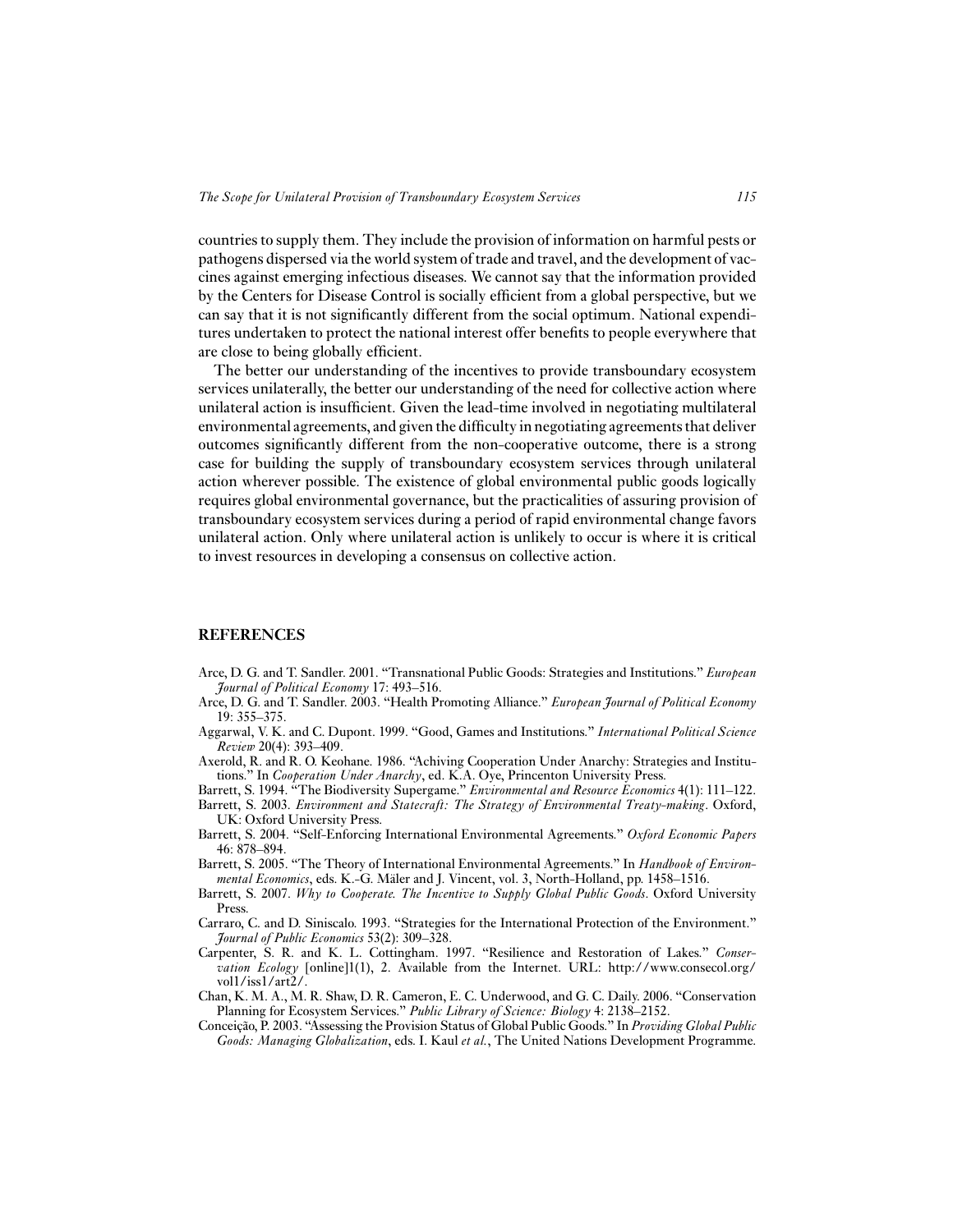Cornes, R. and T. Sandler. 1996. *The Theory of Externalities, Public Goods, and Club Goods*. 2nd edn. Cambridge, UK: Cambridge University Press.

- Doebeli, M., Ch. Hauert, and T. Killingback. 2004. "The Evolutionary Origin of Cooperators and Defectors." *Science* 306: 859–862.
- Doebeli, M. and Ch. Hauert. 2005. "Models of Cooperation Based on the Prisoner's Dilemma and the Snowdrift Game." *Ecology Letters* 8: 748–766.
- Dombrowsky, I. 2007. *Conflict, Cooperation and Institutions in International Water Management: and Economic Analysis*. Cheltenham, UK: Edward Elgar.
- Frohlich, N., T. Hunt, J. Oppenheimer, and R. H. Wagner. 1975. "Individual Contributions for Collective Goods." *Journal of Conflict Resolution* 19(2): 310–329.
- Frohlich, N. and J. A. Oppenheimer. 1970. "I Get by with a Little Help from my Friends." *World Politics* 23(1): 104–120.
- Hampton, J. 1987. "Free-rider Problems in the Production of Collective Goods." *Economics and Philosophy* 3: 245–273.
- Hauert, Ch. 2001. "Fundamental Clusters in Spatial 2 × 2 Games." *Proceedings of the Royal Society B* 268: 761–769.
- Hirshleifer, J. 1983. "From Weakest-link to Best-shot: The Voluntary Provision of Public Goods." *Public Choice* 41: 371–386.
- Holzinger, K. 2001. "Aggregation Technology of Common Goods and its Strategic Consequences: Global Warming, Biodiversity, and Sitting Conflicts." *European Journal of Political Research* 40: 117–138.
- Holzinger, K. 2003. "The Problems of Collective Action a New Approach." *Max Planck Institute for Research on Collective Goods Preprint*, No. 2003/2.
- Holzinger, K. 2008. "Treaty Formation and Strategic Constellations. A Comment on Treaties: Strategic Considerations." *University of Illinois Law Review* 1: 187–200.
- Jackson, R. B., E. G. Jobbagy, R. Avissar, S. B. Roy, D. J. Barrett, C. W. Cook, K. A. Farley, D. C. le Maitre, B. A. McCarl, and B. C. Murray. 2005. "Trading Water for Carbon with Biological Carbon Sequestration." *Science* 310: 1944–1947.
- McAdams, R. H. 2009. "Beyond the Prisoners' Dilemma: Coordination, Equity, and Law." *Southern California Law Review* 82(2): 209–258.
- Miles, L. and V. Kapos. 2008. "Reducing Greenhouse Gas Emissions from Deforestation and Forest Degradation: Global Land-use Implications." *Science* 320(5882): 1454.
- Kaul, I., I. Grunberg, and M. A. Stern. 2003. "Defining Global Public Goods." In *Governing the Global Environment*, ed. C. Carraro, Edward Elgar.
- Lipnowski, I. and S. Maital. 1983. "Voluntary Provision of a Pure Public Good as the Game of 'Chicken'." *Journal of Public Economics* 20(3): 381–386.
- Millennium Ecosystem Assessment (MA). 2005. *Ecosystems and Human Well-being: Current State and Trends: Findings of the Condition and Trends Working Group*. Washington D.C.: Island Press.
- Mitchell, R. B. 2003. "International Environmental Agreements: A Survey of their Features, Formation and Effects." *Annual Review of Environment and Resources* 28: 429–462.
- Munro, G. 2000. "The UN Fish Stocks Agreement of 1995: History and Problems of Implementation." *Marine Resource Economics* 15: 265–280.
- Munro, G. 2008. "Game Theory and the Development of Resource Management Policy: The Case of International Fisheries." *Environment and Development Economics* 14: 7–27.
- Murdoch, J. C. and T. Sandler. 1997. "The Voluntary Provision of a Pure Public Good: The Case of Reduced CFC Emissions and the Montreal Protocol." *Journal of Public Economics* 63: 331–349.
- Murdoch, J. C., T. Sandler, and K. Sargent. 1997. "A Tale of Two Collectives: Sulphur Versus Nitrogen Oxides Emission Reduction in Europe." *Economica* 64(254): 281–301.
- Murdoch, J. C. and T. Sandler. 2009. "The Voluntary Provision of a Pure Public Good and the Montreal Protocol: Behavioral and Data Concerns." *Oxford Economic Papers* 61: 197–200.
- Myers, E. C. 2007. "Policies to Reduce Emissions from Deforestation and Degradation (REDD) in Tropical Forests: An Examination of the Issues Facing the Incorporation of REDD into Marketbased Climate Policies." *Resources for the Future Discussion Paper 07-50*. Resources for the Future, Washington, D.C.